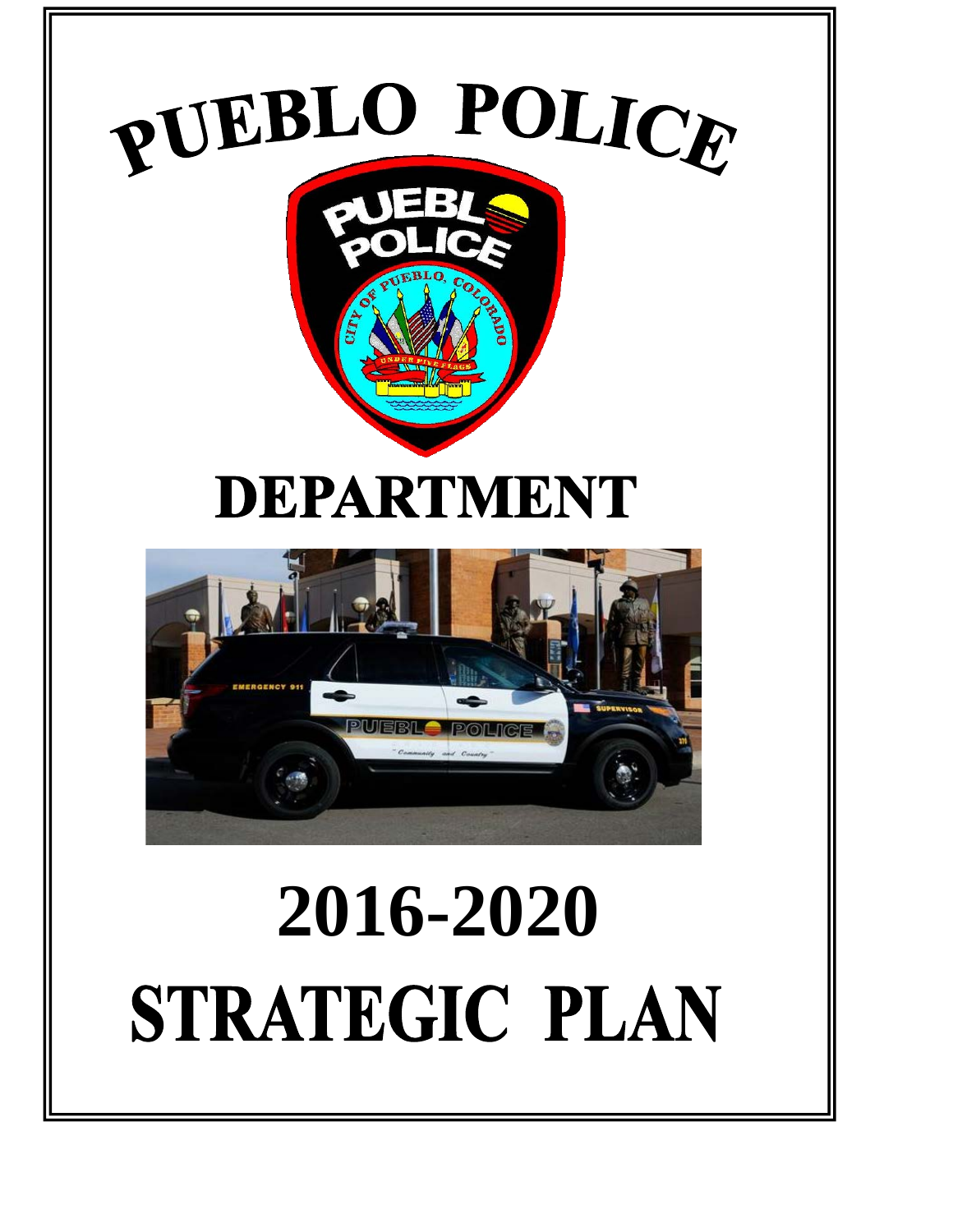



# **TABLE OF CONTENTS**

| POLICE DEPARTMENT MISSION, VALUES. and |  |
|----------------------------------------|--|
|                                        |  |
|                                        |  |
|                                        |  |

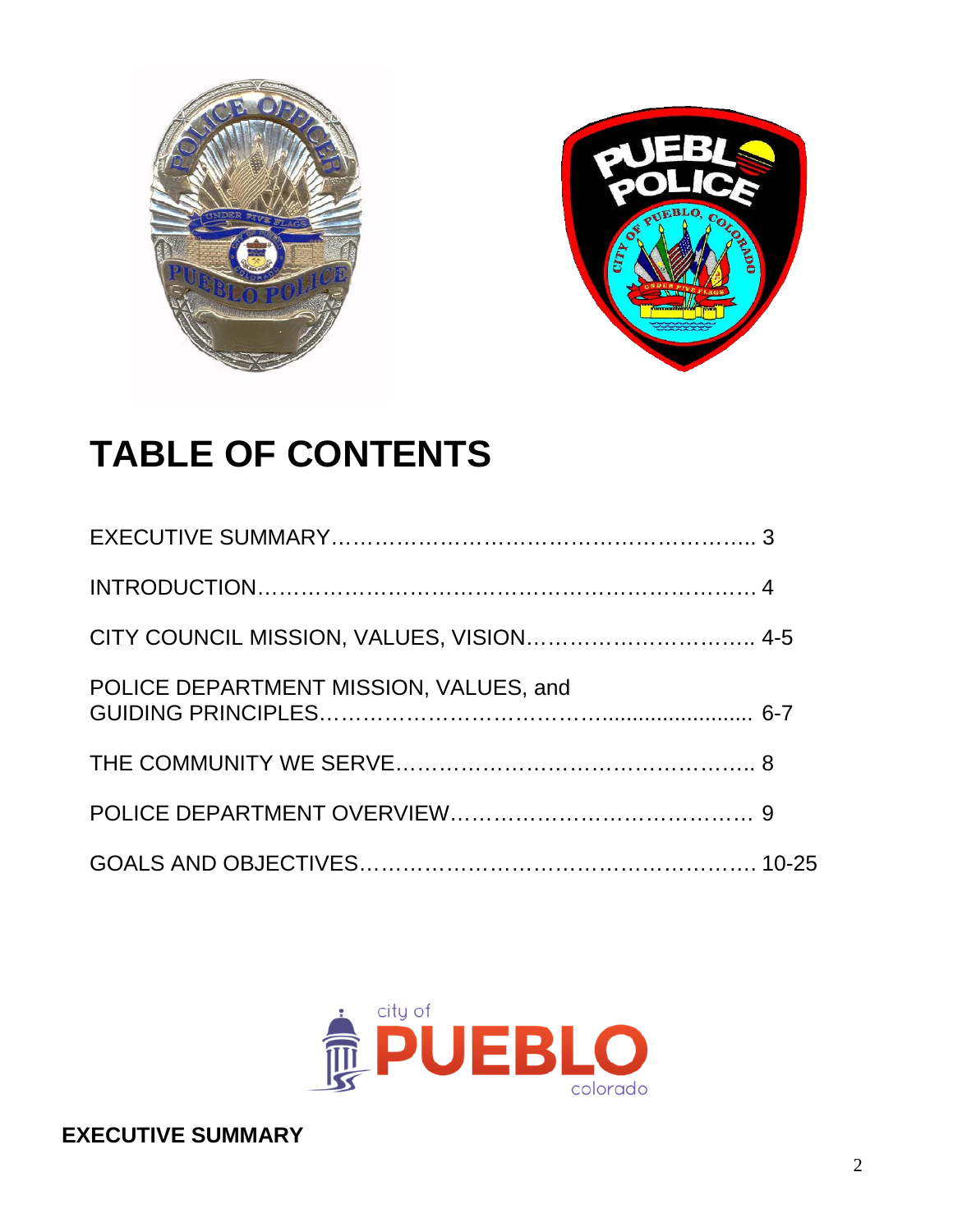A strategic plan is an organization's process of defining its [strategy,](http://en.wikipedia.org/wiki/Strategy) or direction, and making decisions on allocating its resources to pursue this strategy, including its capital and people. Strategic planning is the formal consideration of an organization's future course. All strategic planning should address three key concerns: what we do, how we do it, and how we can excel at it.

To that end, we have several powerful guiding documents and resources which set the framework in which we operate. These documents and resources include the Pueblo City Charter, the City Council's Mission Statement and Core Values, and the Police Department's Mission Statement, Value Statement, and Guiding Principles, as well as a Citizens' Satisfaction Survey conducted every other year since 2010. The most recent survey was completed in September, 2016.

It is our intent to use this plan to identify community and police department needs for the future. If no long-term goals are set, there will be minimal progress in improving our operations and the delivery of services. This plan serves as our roadmap to clarify what we intend to do.

We are ever aware of the competing needs of the community and the limited resources we have available for all municipal services from which to draw. We realize a strategic plan must be a fluid document considering our rapidly changing world, so it must be viewed as a guide that may be subject to minor or major revisions in response to what is happening in our community and in the world. Although this plan identifies some major resource needs anticipated over the next five years, it is not intended to be a budget document, nor is it allinclusive or detailed. However, this plan will serve as a reference during the annual budget planning process.

The success or failure of this plan is contingent upon the degree of commitment invested by the City Administration, our employees, and the community at large. Therefore, it is vital that all our community's stakeholders have a shared vision of our mission and our strategy. I want to thank the citizens who took part in shaping this strategic plan. We have incorporated your collective wisdom and we hope to become an even better community partner in the future.

Respectfully submitted,

Dr. Luis Velez Chief of Police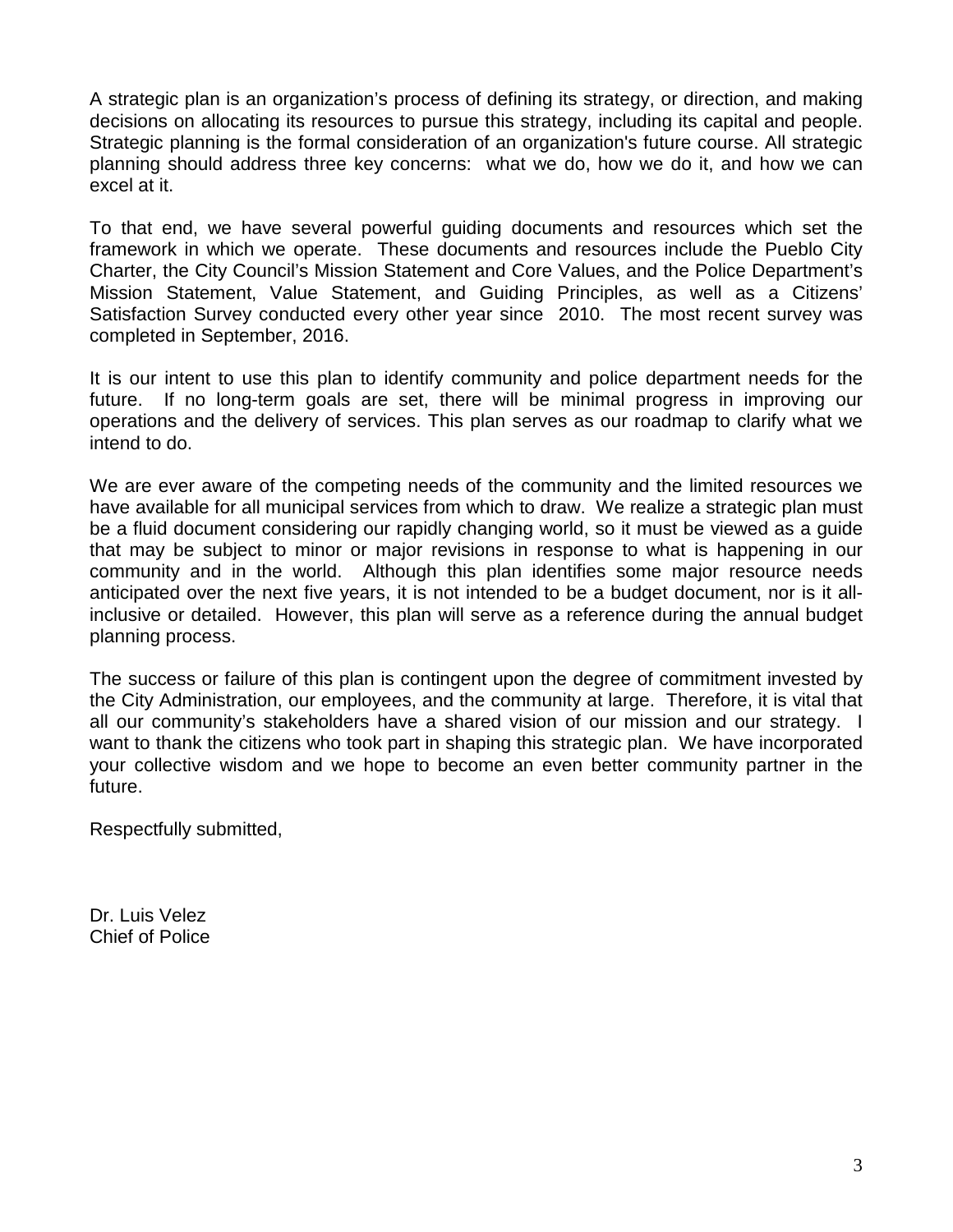## **INTRODUCTION**

## **CITY CHARTER**

Under the provisions of the charter adopted in April 1954, Pueblo has a Council-Manager government with seven members of Council, and the Council elects its President annually. The City Manager, hired by the Council, oversees the administration of the City. The term of office for Council members is four years; however, the terms are staggered. Under the provisions of Article XX, Section 6 of the Colorado Constitution, Pueblo has been established as a home-rule city. This grants broad powers of self-government at the local level. It mandates, among other things, the creation of several City Departments to include the Police Department. The Charter for the City of Pueblo, as adopted April 6, 1954, sets forth the functions of the Police Department. This forms the basis for the existence of the Police Department and it outlines the services to be provided. Section 10-2 of the City Charter entitled "Functions of Department", states:

The Department of Police will be responsible for the preservation of public peace, prevention of crime, apprehension of criminals, protection of the rights of persons and property and the enforcement of the laws of the State, and the ordinances of the City as provided by this Charter and all rules and regulations made in accordance therewith, and such other functions as the City Manager and Council may prescribe for public safety. All members of the Department shall have all powers with respect to the service of criminal process and the enforcement of criminal laws as are vested in police officers by the general statutes.

## **CITY COUNCIL**

The Pueblo City Council held several meetings during 2012 to discuss goals and objectives for the City of Pueblo. From these meetings, a Mission Statement and a list of Core Values were adopted by the City Council to create an esteemed public service character for the City of Pueblo. The Council established the following:



## *Mission Statement*

We, the City of Pueblo, representing a community of diverse culture, character, and history:

- commit to upholding the City Charter, all City Ordinances, and the highest standards of conduct;
- commit to promoting and enhancing the well being and quality of life for Pueblo's residents, visitors, and businesses by providing excellent services in an efficient, respectful, and courteous manner;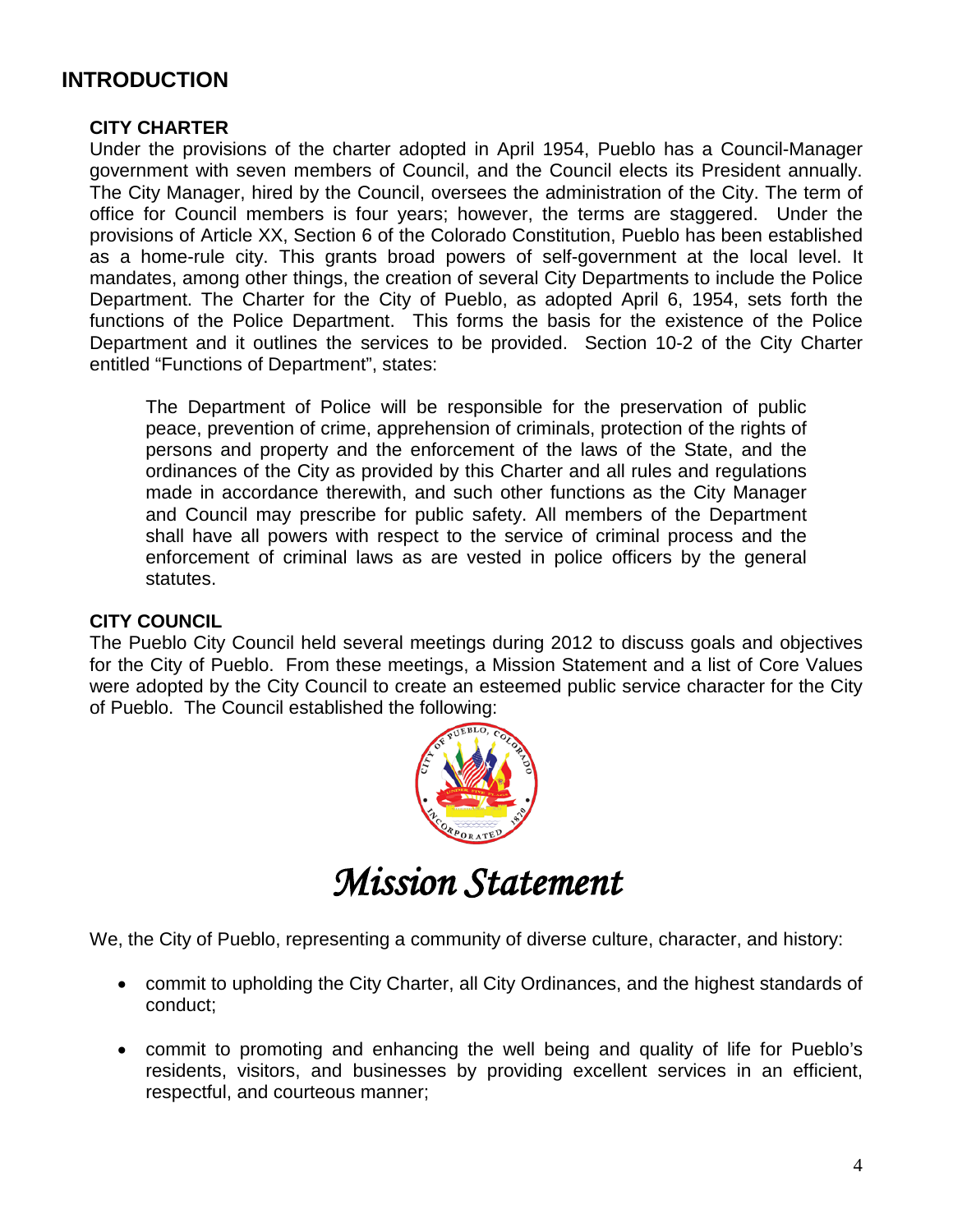- commit to responsible stewardship of community resources and values and to support all segments of the community;
- commit to a model of professionalism that ensures respectful and complete consideration of all decisions and decrees; and
- commit to strategic growth, all facets of economic development, and sustainability.

## *Vision Statement*

By uniting our energies and working cooperatively with the citizens of Pueblo, we will develop Pueblo, Colorado into one significant, influential, and prosperous community with opportunities for all.



- the resourcefulness of each individual
- entrepreneurship
- departmental accountability and professionalism
- integrity and transparency
- responsive and respectful service to all
- diversity

*Adopted by the Pueblo City Council May 2012*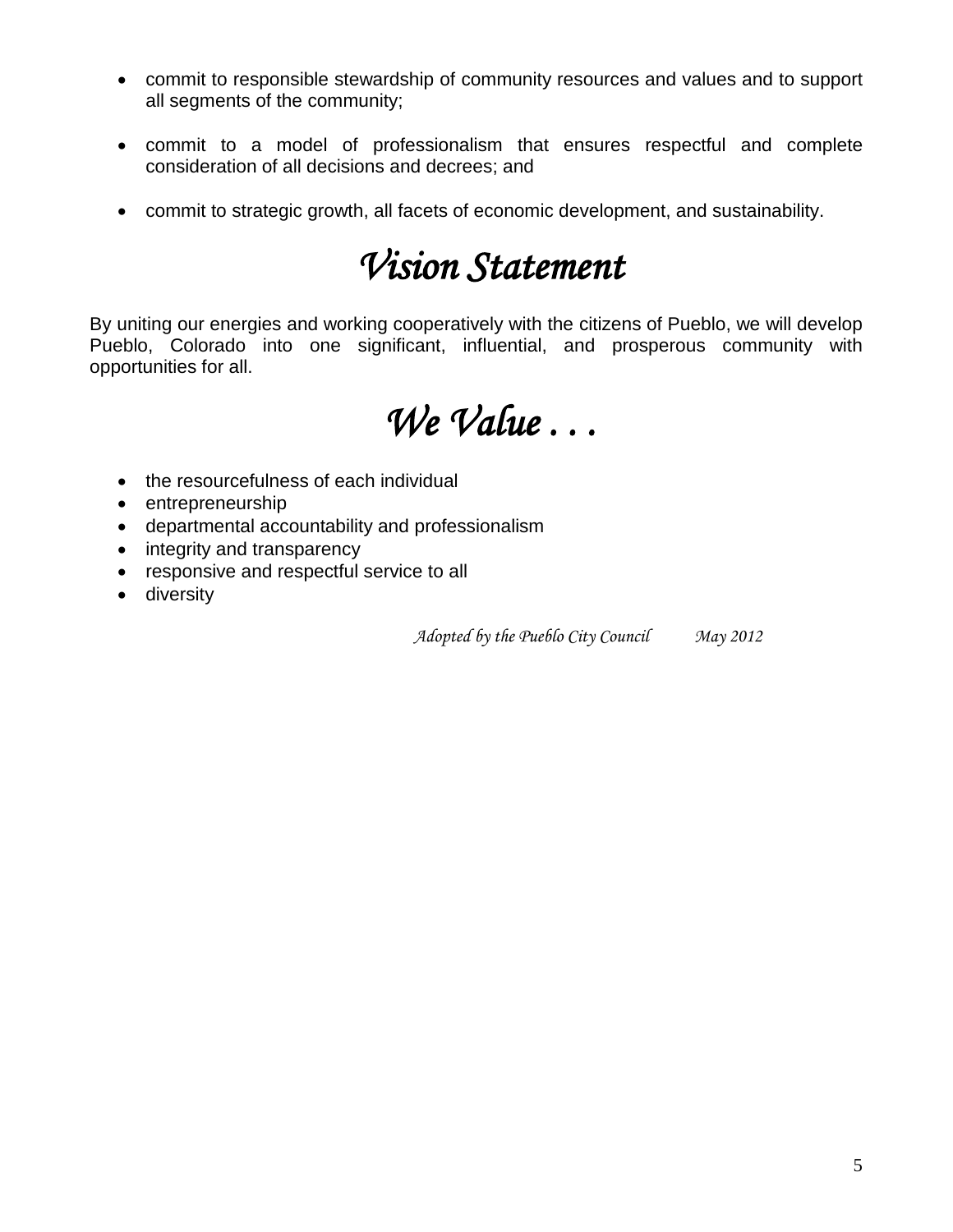## **MISSION, VALUES, AND GUIDING PRINCIPLES OF THE PUEBLO POLICE DEPARTMENT**

In 1993, the members of the Pueblo Police Department developed a Mission Statement, list of Department Values, and list of Guiding Principles considered to be of utmost importance in the commission of our duties. The list of guiding principles is still applicable today. They are as follows:

#### **Department Mission Statement:**

The Mission of the Pueblo Police Department is to enhance the quality of life in the City of Pueblo by working cooperatively with our community and within the framework of the United States Constitution, to solve crime problems and to enforce the laws, preserve the peace, reduce fear, and provide for a safe environment.

## **Department Values:**

Constitutional Rights: We are committed to protecting the constitutional rights of all people.

High Moral/Ethical Standards: We recognize that our behavior both on and off duty must be ethical and present a professional public image.

Improved Quality of Life in the Community: We are dedicated to improving the quality of life in our community through community service and a commitment toward innovation and problem solving.

Improved Quality of Life in the Work Place: We are committed to improving the quality of life in our department through continuous improvement, interaction with and concern for each other.

Community Service through Coactive Partnership and Open Communication.

We believe in working with the members of our community in addressing problems that affect our community.

We are dedicated to the continuous advancement of the police profession.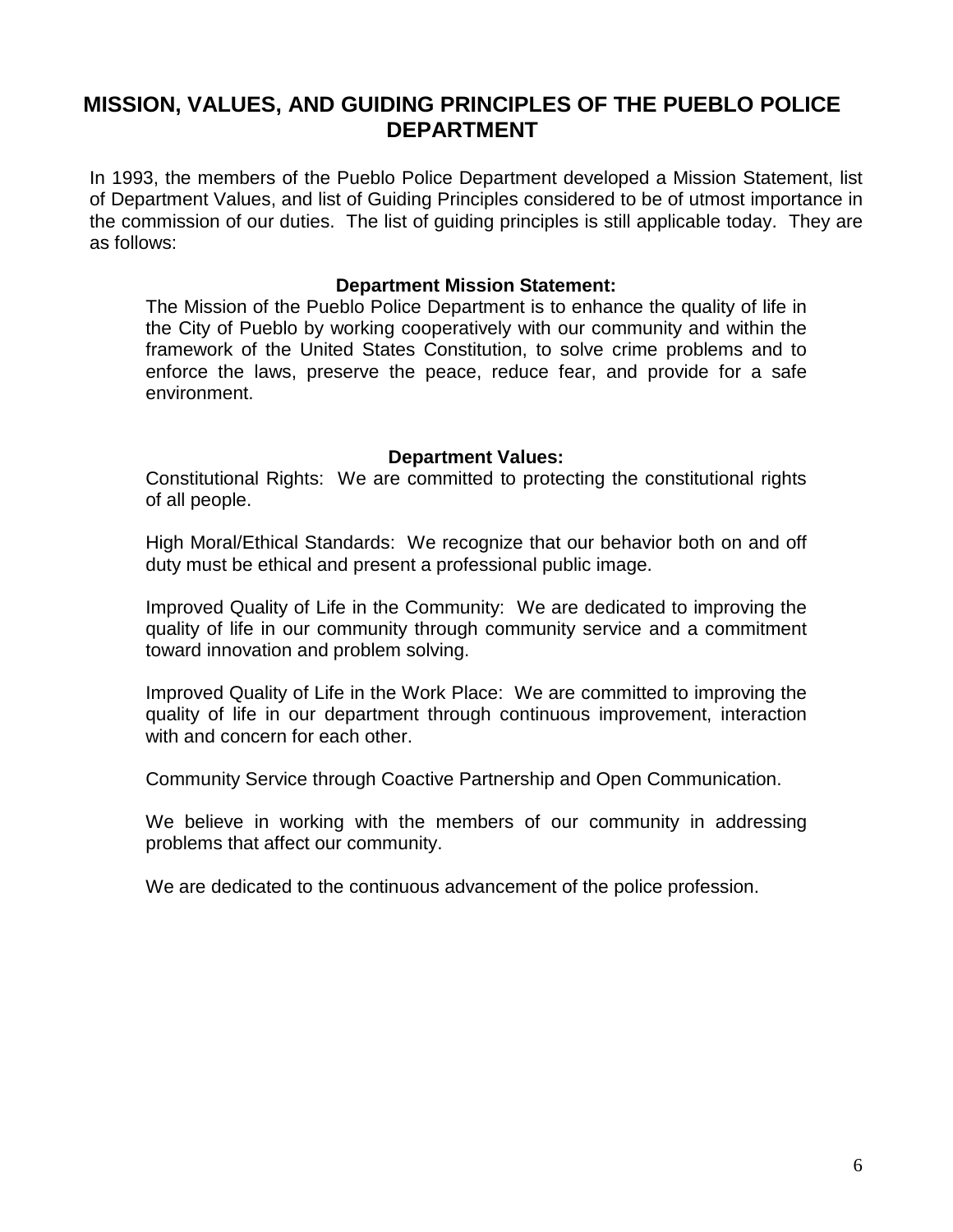## **Department Guiding Principles:**

We will be accountable to the community for our actions.

We will work in partnership with the community and the various elements thereof to solve community problems and address neighborhood concerns.

We recognize our responsibility for service and assistance to those members of our community who are unable to help themselves; the poor, the elderly, the developmentally disabled, and other disadvantaged members of the community.

We believe we are a part of and not apart from the community we serve.

We value our citizens' right to feel safe while walking the streets of our community, any time day or night.

We believe the members of our community should be treated in the same manner in which we would expect to be treated.

We will be professional and compassionate in our interaction with the public.

We are committed to continuous self-improvement on the individual and organizational level.

We value honesty, loyalty, and integrity.

We are committed to innovation.

We will be sensitive to the diverse cultures that make up our community.

We encourage the pursuit of higher education.

We will not abuse our discretionary judgment while carrying out our duties and responsibilities.

We believe the Constitution applies equally to all people, regardless of sex, race, color, or creed.

We will never tolerate the abuse of our police powers.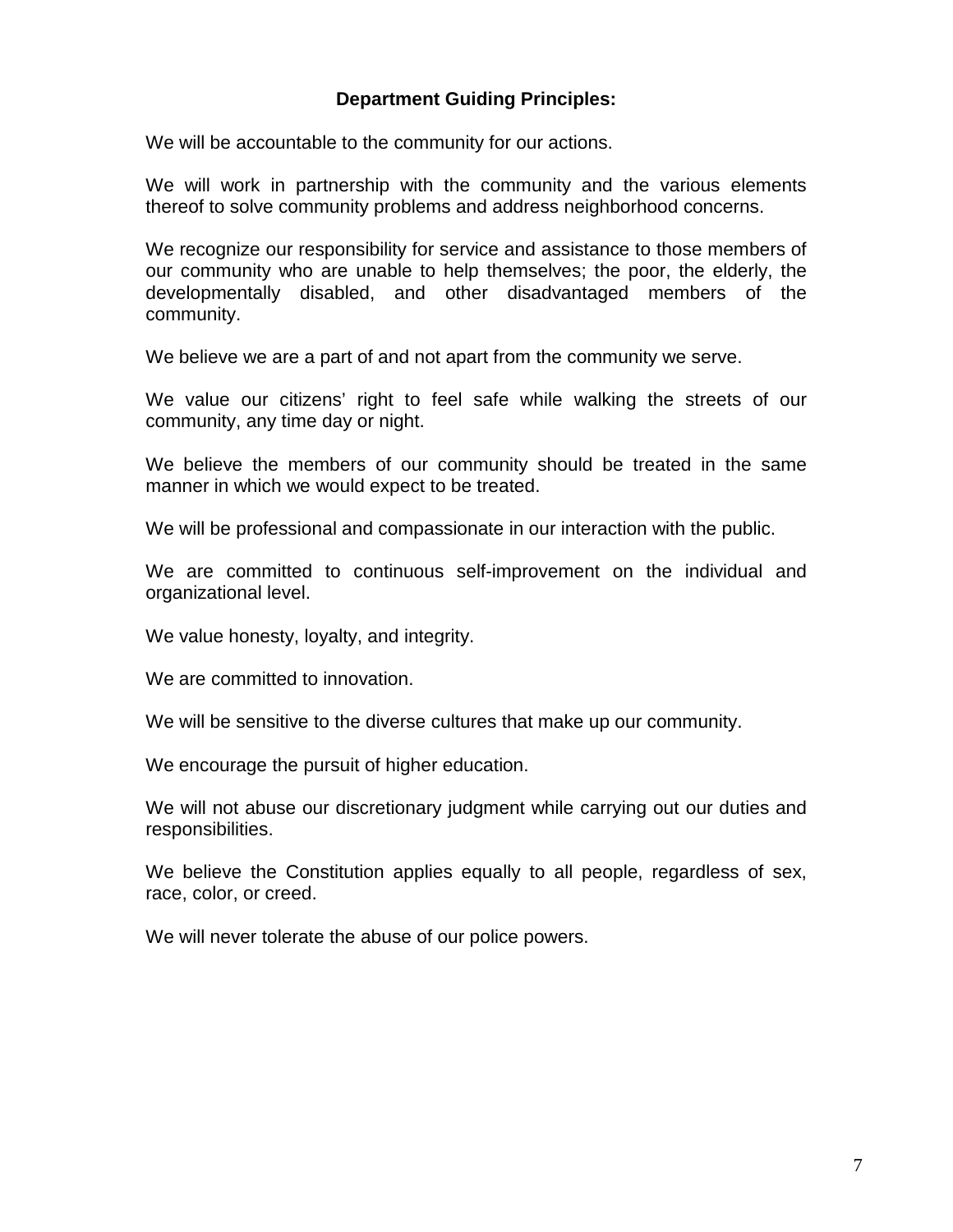## **THE COMMUNITY WE SERVE**

## **Population**

Pueblo is the major provider of employment, housing, and services for all of Pueblo County, therefore population considerations for the provision of services must take into account the immediate surrounding area, which includes Pueblo West and its citizens who predominantly work, shop, and recreate in the City of Pueblo. The 2015 U.S. Census Bureau reports an estimated population of 109,412 for the City and 163,591 for Pueblo County in 2015.

http://www.colorado-demographics.com/pueblo-demographics

The City's transient population varies depending on seasonal and annual events. The Colorado State Fair and other major events such as the Chile & Frijoles Festival; National Street Rods; Boats, Bands, and Barbeque; Sunbelt Soccer Tournament; and high school, college, and university programs and enrollment statistics contribute to these fluctuating needs for police services.

#### **Age**

According to the 2015 U.S. Census Bureau Report, the median age is 37.7 years; 23.3% of the population is under 18 years of age, and 16.2% of the population is over 65 years of age. With the aging of the baby boomers' generation, the percentage of senior citizens is increasing and this will have an impact on demands for services provided by the Police Department. Likewise, the trends of modern society regarding teen pregnancy, high school dropout rates, drug use, and gang activity demand a higher level of services than in the past, directed at protecting and serving the needs of our youth within the community.

https://datausa.io/profile/geo/pueblo-co/#demographics

#### **Race**

According to the 2015 U.S. Census Bureau Report, the City of Pueblo is comprised of 50.7% Hispanic or Latino, 44% White Non-Hispanic residents, 2.1% Black, 0.8% Asian, 0.5% Native American, and less than 1% for other races.

https://datausa.io/profile/geo/pueblo-co/#demographics

#### **Poverty**

According to the U.S. Census Report for 2015, the median income of all households in the City of Pueblo is \$34,889 as compared to the rest of Colorado at \$59,448. 32.1% of residents are living below the poverty line, compared to 17.3% for the rest of Colorado. Of the family types living in poverty, 42.1% are single female households as compared to married couple households at 37.8% and single male households at 20.1%.

http://www.city-data.com/poverty/poverty-Pueblo-Colorado.html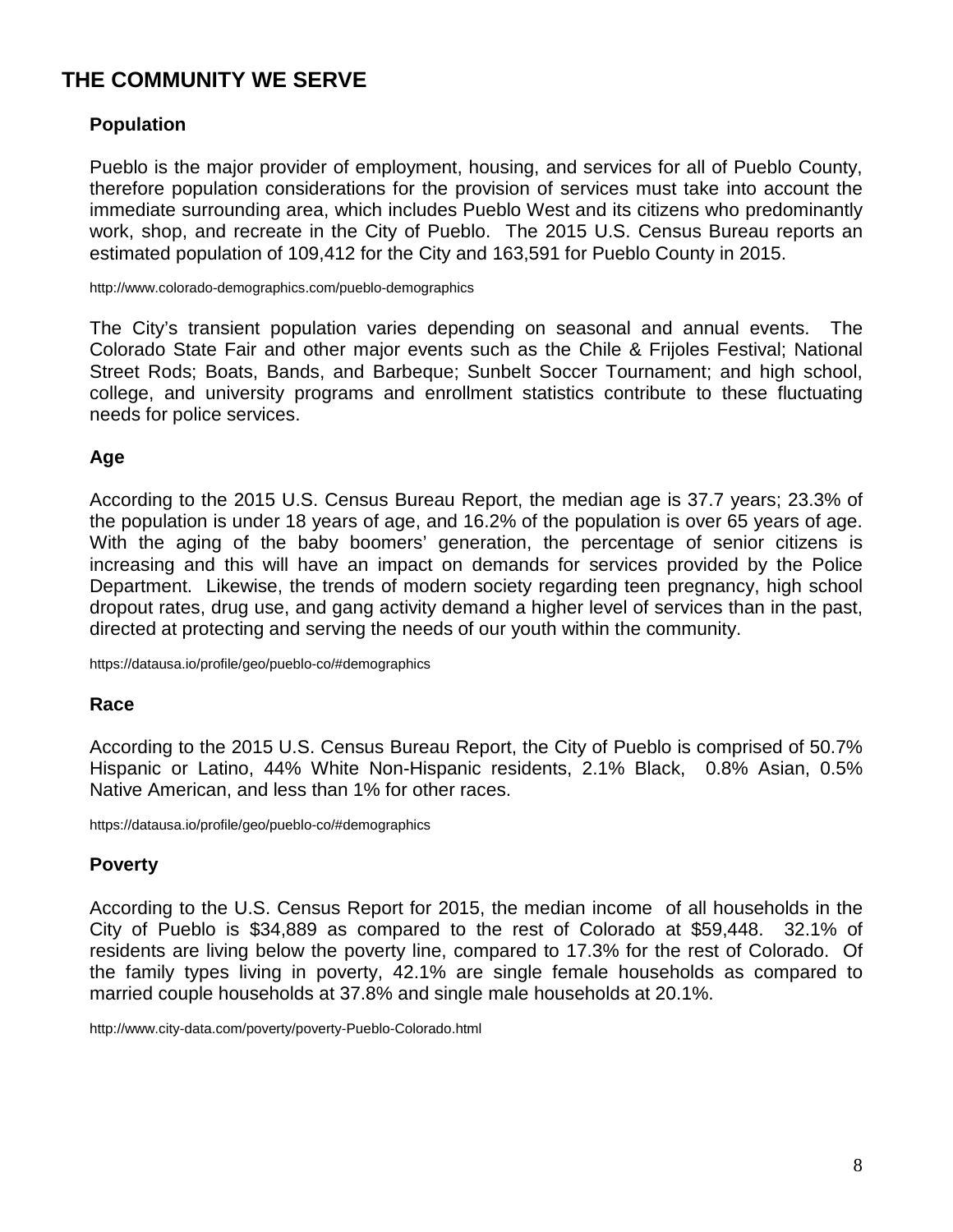## **POLICE DEPARTMENT OVERVIEW**

The Pueblo Police Department is comprised of highly professional and dedicated members who strive to protect and serve our community, handling 402,248 phone calls in 2015, including 110,908 emergency 911 calls. The Department operates under a \$27.7 million dollar budget and is structured now along the lines of two bureaus, each commanded by a Deputy Chief of Police who reports directly to the Chief of Police. The Chief reports directly to the City Manager who serves at the direction of the Pueblo City Council. The two police bureau duties and responsibilities are delineated according to three major service objectives: Operations, Investigations, and Support Services. Authorized staffing for the Department consists of 207 sworn officers and 66 civilian employees, plus approximately 30 temporary/part-time employees. The Police Department operates out of the Pueblo Municipal Justice Center at 200 South Main Street and one neighborhood police satellite which is located at 731 East Fourth Street.

Except for management and temporary employees, two unions, the International Brotherhood of Police Officers (IBPO) Local 537 and the Pueblo Association of Government Employees (PAGE), represent the employees. Both unions have collective bargaining agreements with the City of Pueblo.

The Police Department is committed to providing the highest level of service to the community in an efficient and effective manner. We are dedicated to working cooperatively with the community to achieve our goals of protecting and serving each person equitably and fairly. We are living in times of rapid change, with expanding technological capabilities, intertwined with threats and challenges posed by economic, cultural, ideological, and environmental changes. As an example, the legalization of recreational marijuana in January, 2014, seems to have impacted the homeless population which has grown steadily and significantly during the past several years; the demands for police services based on mental health and drug related issues have also created added pressure for the department.

Over 60.3% of the sworn members of the Police Department hold at least an Associates Degree, and yet, on-going training and education remain vital to our success. The commitment to continually develop, train, and equip our people is paramount to accomplishing our general mission of enhancing the quality of life in the City of Pueblo. During 2015 the department provided 19,612 hours of training for all personnel. In 2016 we have incorporated a new web-based training platform that will enhance our current training capabilities into the future.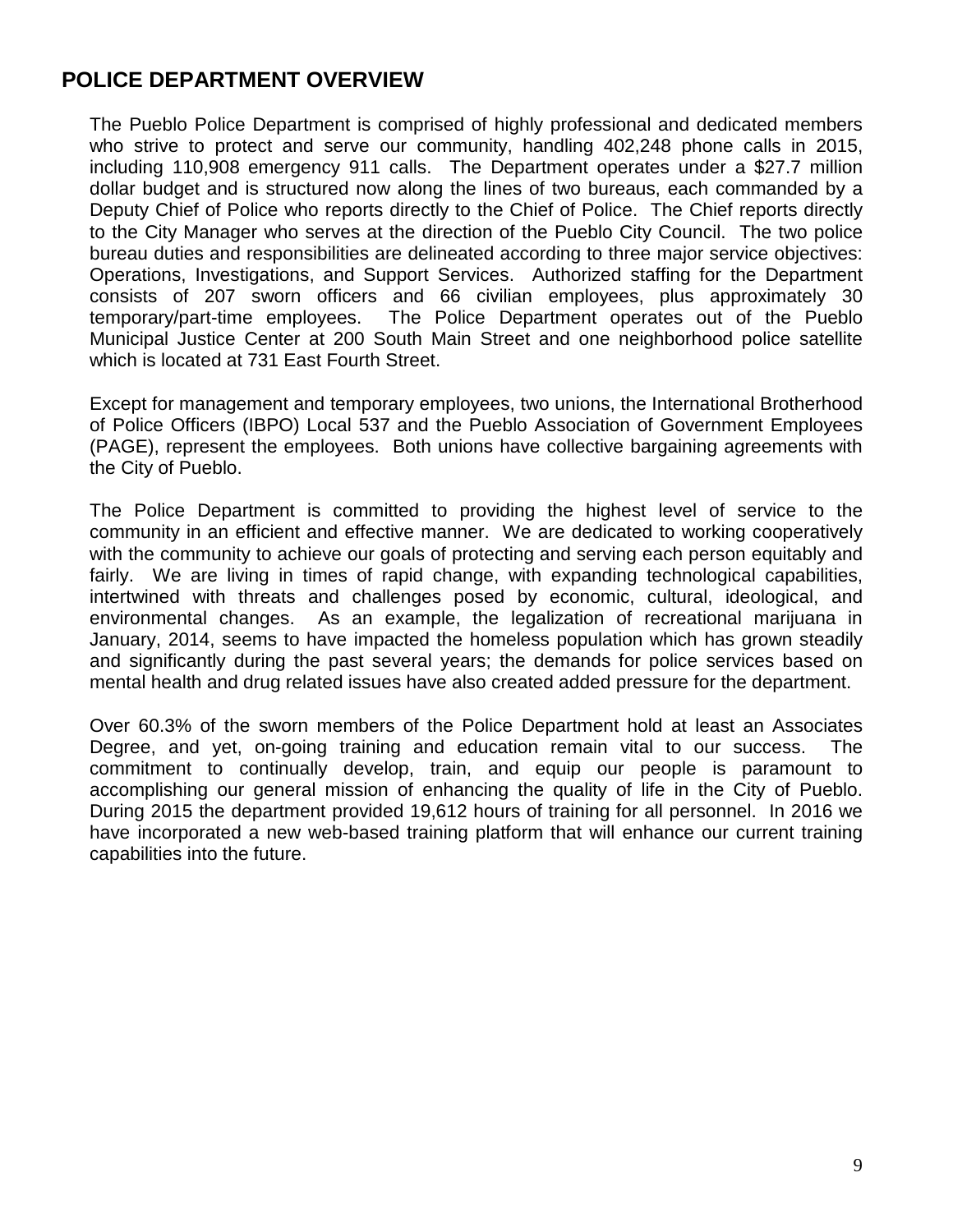## **GOALS AND OBJECTIVES**

This strategic plan is formatted into major goal areas and further divided into specific objectives and performance strategies, which will be the focus of our efforts. Performance measures are utilized to evaluate the effectiveness of the Department's efforts. Every opportunity was taken to incorporate the perspective of community members in the development of these measures. During 2016 the Department conducted an Internal Survey of our employees; an External Survey of community members; and we conducted a meeting with community members representing a cross section of the City's demographic population as well as selected professional and business groups that generally interact with members of the Police Department (i.e. Medical, Education, The Department's 7 major goals are to:

- **1. Provide a high quality, well-prepared workforce to carry out the mission of the Department in an effective and efficient manner.**
- **2. Establish and maintain a positive relationship with the people we serve to enhance the quality of life for everyone in the community.**
- **3. Protect Lives and Property**
- **4. Identify and Apprehend Criminals**
- **5. Maintain Order in the Community**
- **6. Professional Delivery of Services**
- **7. Maximize Resource Acquisition and Utilize Resources Effectively and Efficiently**

This Strategic Plan contains the goals and objectives necessary to maintain the high level of service expected by our community and members of the Police Department.

## **GOAL ONE**

## **Provide a high quality, well-prepared workforce to carry out the mission of the Department in an effective and efficient manner.**

A police department can only be as effective as the character, dedication, skills, and abilities possessed by its members. Therefore, it is imperative that only the best candidates are selected for hire, retention, assignment, and development, and that they are provided the tools, training, and support necessary to carry out their duties.

## **Objective One – Maintain high standards for recruiting new employees. [Services Bureau]**

The City implemented a four-year degree requirement as a hiring standard for new officers effective in 2004, then reduced the requirement to an Associate ' Degree, or 60 semester hours, in 2011, in order to expand the available pool of candidates. Currently 6% of our sworn officers possess a Master's Degree or higher, 46.2% of sworn officers possess a Bachelor's Degree or higher, and 53.2% possess an Associate's degree or higher. Additionally, all sworn officers and dispatchers must pass a rigorous background investigation, psychological, and polygraph examination.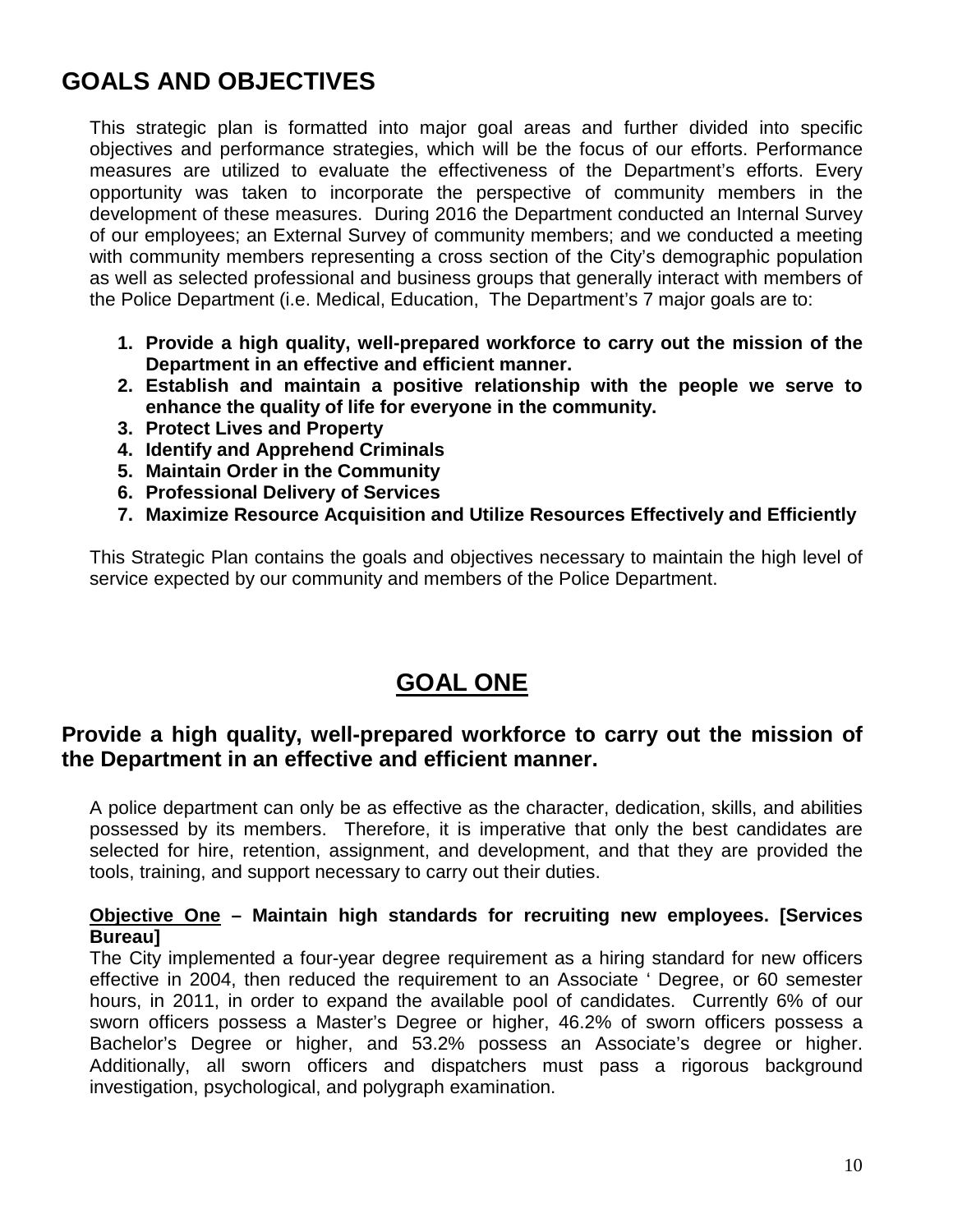## **Performance Strategies:**

- 1. Continue to require an Associate's Degree or 60 semester hours from an accredited college or university for entry-level sworn police officer positions.
- 2. Require all full-time employees to pass a background investigation, polygraph exam, and psychological evaluation prior to appointment to City employment in the Police Department.
- 3. Engage in year round recruitment strategies at seminars, colleges, and military establishments to get high-quality, well-prepared applicants (C).
- 4. Adopt a new policy that would waive the educational requirement for recent Honorably discharged veterans who had served a minimum of three years of active duty (C).
- 5. Continue to propose changes to the Civil Service process that will streamline the timeliness of hiring new employees.
- 6. The department will continue to provide a student intern program to acquaint interested high school and college students with various aspects of the law enforcement profession, and to enhance their interest in, and preparation for a law enforcement career.
- 7. During subsequent hiring cycles the Department will look for additional opportunities to reach out to minority applicants and women to ensure we have the most qualified and diverse pool of applicants possible.
- 8. The Pueblo Police Department must be able to promote itself in a professional manner. Such marketing tools as stand up banners and table banners will be used during recruiting events, along with new recruiting brochures designed to include current Police Officers of different genders and ethnicity.

## **Objective Two – Provide new employees with orientation training on the mission, values, guiding principles, and policies of the organization, in an effort to provide a realistic career view and mentorship. (P)**

## **[Operations and Services Bureau]**

## **Performance Strategies:**

- 1. All new employees will be given an orientation session covering Section 10-2 of the City Charter defining the functions of the Police Department, a copy of the City Council's Mission Statement and Core Values, and the Police Department's Mission Statement, Values, and Guiding Principles, at least once a year.
- 2. All new employees will be given an orientation covering the Law Enforcement Code of Ethics, at least once a year.
- 3. All new employees will be given a familiarization session on the Department's policies and procedures manual, at least once a year.
- 4. All employees will receive Cultural Diversity training as part of the Department's efforts to sensitize our personnel to unique aspects of various cultures.
- 5. All new sworn employees will participate in ride-alongs with a veteran officer, at least twice before their graduation from the Police Academy. (P)

## **Objective Three – Provide all new police officers with basic police officer training in the Pueblo Police Department Basic Training Academy and Patrol Training Officer (PTO) Program.**

**[Operations and Services Bureau]**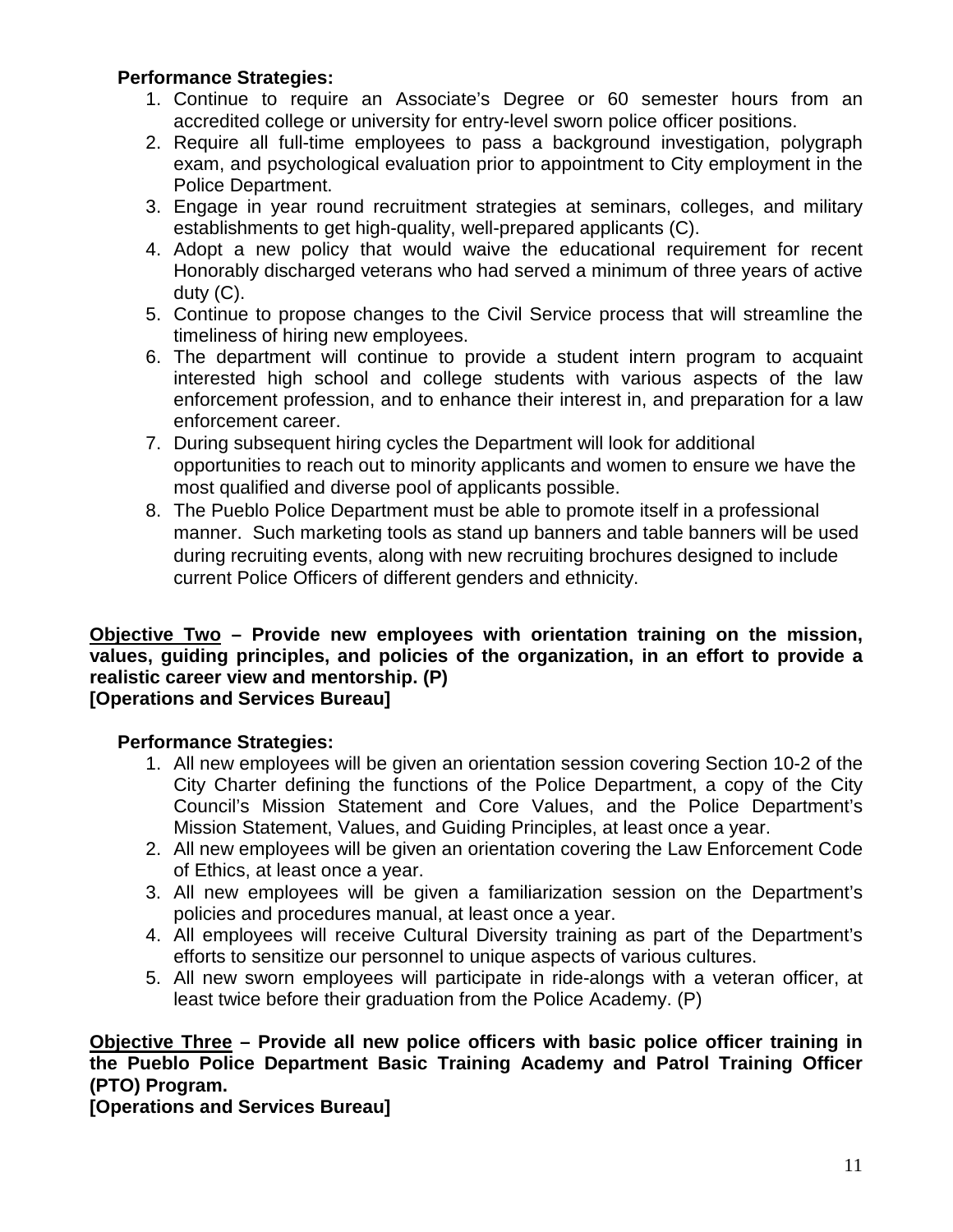## **Performance Strategies:**

- 1. The Police Department will maintain certification by the Colorado Board on Peace Officer Standards and Training (POST) to operate a basic peace officer training academy.
- 2. The Police Department will maintain a slate of instructors qualified and certified by Colorado POST to teach all the required courses of a basic academy.
- 3. The Police Department will maintain a slate of Patrol Training Officers adequate to run the PTO program and will provide refresher training prior to the start of every PTO Program.

#### **Objective Four - Provide all employees with in-service training on topics relevant to the performance of their duties. [Services Bureau]**

## **Performance Strategies:**

- 1. All sworn officers will receive a minimum of 40 hours of in-service training each year on subjects to include the mandatory Colorado Intergovernmental Risk Sharing Agency topics, and Colorado POST requirements.
- 2. All sworn officers will qualify with their firearms at least twice per year, demonstrating proficiency with their weapons.
- 3. All civilian employees will receive in-service and other training sufficient to acquire and maintain the knowledge, skills, abilities, and certifications necessary to effectively perform their duties.
- 4. All employees will take advantage of the Lexipol "Daily Training Bulletins" to maintain their knowledge, skills, and abilities specifically linked to the Pueblo Police Department Policy Manual.

## **Objective Five – Provide all supervisors with ongoing leadership and professional development training. [Operations and Services Bureau] (P).**

## **Performance Strategies:**

- 1. All supervisors will attend the 80-hour supervisory training course offered by the Colorado Association of Chiefs of Police within one year of promotion.
- 2. All Captains will be given the opportunity to attend a command/administration course, such as the FBI National Academy or the Northwestern School of Police Staff and Command as soon as possible given existing slots and/or budgetary resources.
- 3. Complete annual performance evaluations on all employees, including supervisors.

## **Objective Six – The Police Department will maintain training certifications for personnel on topics critical to the mission of the Department. [Operations and Services Bureau]**

## **Performance Strategies:**

1. All emergency services dispatchers will be trained on Emergency Medical Dispatch (EMD) protocols within two years on the job.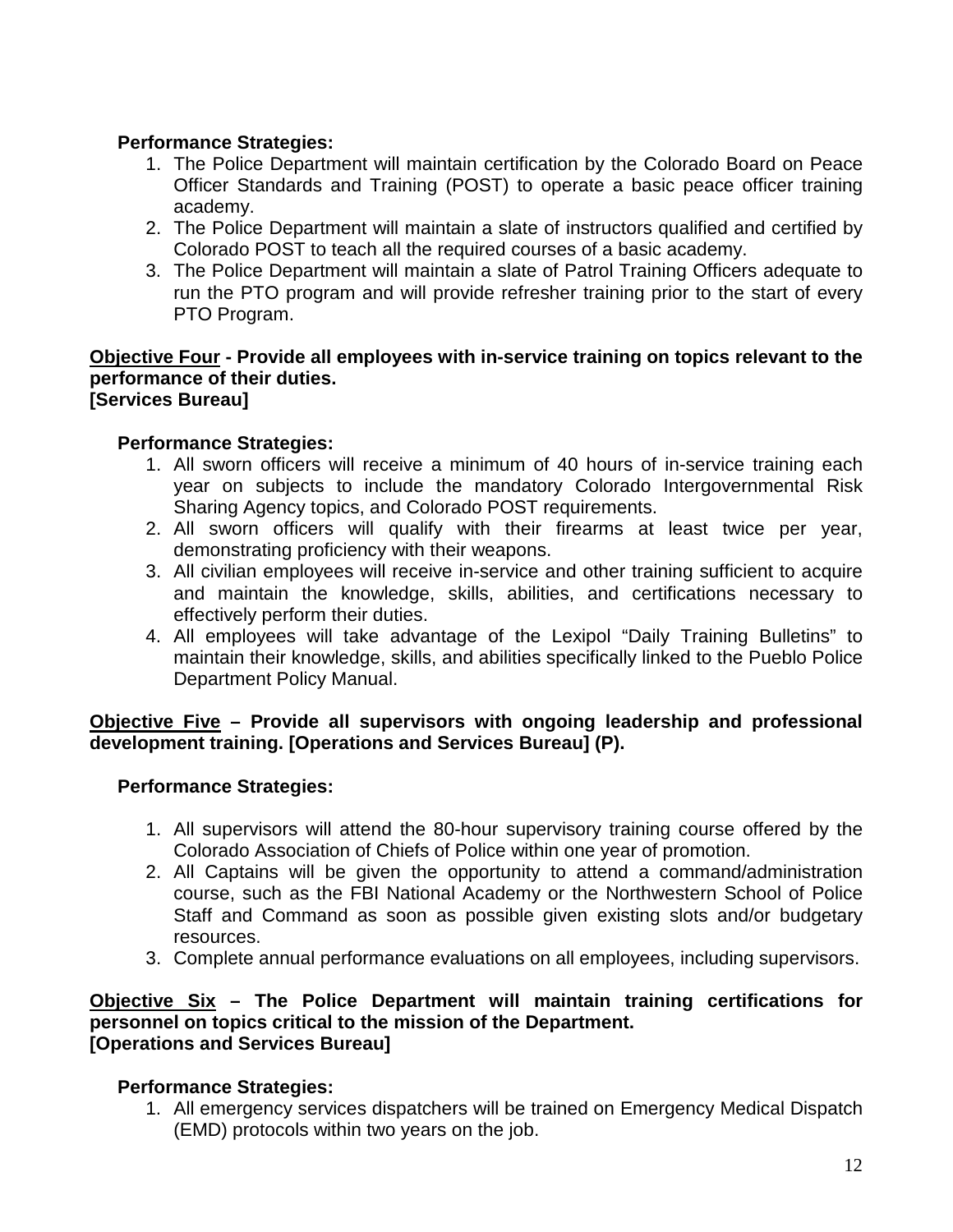- 2. All Patrol and Traffic Division officers will be certified on the intoxilyzer and will maintain such certification annually.
- 3. The Traffic Division will maintain at least two officers who are Drug Recognition Experts (DRE's).
- 4. All designated Crisis Negotiators will maintain certification status.
- 5. All designated Explosives Experts will maintain certification status.
- 6. SWAT team members shall maintain levels established by the NTOA.

## **Objective Seven – The Police Department will take advantage of opportunities for outside training.**

## **[Services Bureau]**

## **Performance Strategies:**

- 1. The Training Section will notify all personnel of classes offered through the Colorado Mountain Training Foundation.
- 2. Officers and employees are authorized to initiate requests to attend outside training courses and conferences that are pertinent to their assignments or career development interests and approval will be given as deemed appropriate by the chain of command.
- 3. The Tactical Commander will initiate requests for SWAT Team members to attend outside training courses and conferences that would enhance SWAT team capabilities and acquaint SWAT supervisors with changing trends, legal issues, and techniques impacting the efficient and effective provision of tactical services.
- 4. The Training Section will incorporate the usage of an approved on-line training curriculum, that includes POST certified courses, for all department personnel.

## **Objective Eight – Employees will be provided feedback and recognition for their performance.**

## **[Operations and Services Bureau]**

## **Performance Strategies:**

- 1. All personnel will be provided with a written performance evaluation on an annual basis.
- 2. All personnel are authorized to submit requests for formal letters of commendation from the Chief of Police.
- 3. All employees will be encouraged to submit fellow employees for recognition in the City's Employee of the Month program.
- 4. All employees will be eligible for recognition in the Department's Annual Awards Program and will be encouraged to submit fellow employees and citizen's names for recognition. Candidates will be reviewed and selected by the Department Awards Committee.

## **Objective Nine – The health, safety, and welfare of all employees will be given high priority.**

## **[Operations and Services Bureau]**

## **Performance Strategies:**

1. The Administration and the Unions will participate in a Safety Committee that will meet whenever a safety issue is brought to the attention of the Services Bureau Chief.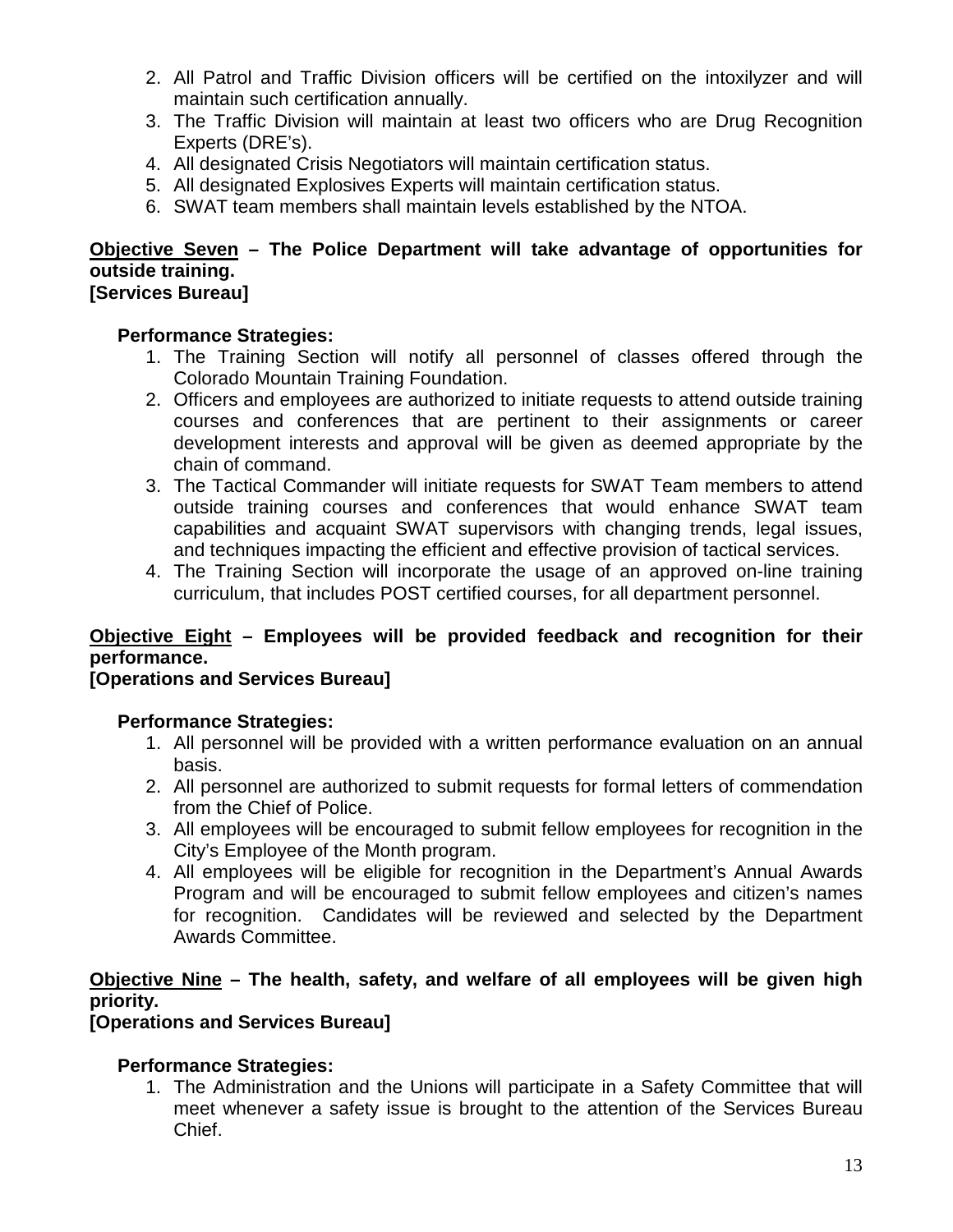- 2. All employees will be made aware of and encouraged to take advantage of the City's Employee Assistance Program (EAP).
- 3. The Department will maintain a clean work environment in the Pueblo Municipal Justice Center by providing an adequate janitorial staff.
- 4. The Department will maintain a clean and well-equipped workout facility and locker rooms in the Pueblo Municipal Justice Center.
- 5. The Department will continue to have a Chaplain Corps for the benefit of employees and their families.
- 6. All Department employees will be required to wear their seat belts whenever they are driving a City vehicle.
- 7. All sworn Department personnel will be required to wear an approved Ballistic Vest when engaged in any field activities.

## **Objective Ten – The Department will complete a staffing study to effectively place officers in accurate assignments [Operations Bureau] (P)**

## **Performance Strategies:**

- 1. The Department will perform a staffing study at least once per year to ensure the effective and efficient use of manpower. Preferably, this can be accomplished just prior to the next year's shift sign up (P).
- 2. These analyses should be completed quarterly so that seasonal fluctuations are taken into consideration.
- 3. The staffing study will utilize one of five common methods: crime trends, a percapita approach, minimum-staffing levels, authorized/budgeted levels, and workload based models to make staffing decisions.
- 4. The staffing study will utilize one of five common methods: crime trends, a percapita approach, minimum-staffing levels, authorized/budgeted levels, and workload based models to make staffing decisions.

## **GOAL TWO**

## **Establish and maintain a positive relationship with the people we serve to enhance the quality of life for everyone in the community.**

**Objective One – The Department will promote and expand programs to enhance community/Department collaboration. [Operations and Services Bureau]**

- 1. The Crime Prevention Unit will identify and maintain a listing of neighborhood associations and homeowners' groups in a Department database to ensure a constant flow of communications between the Department and the Community (C).
- 2. The Crime Prevention Unit will continue to be an active partner in the Senior Safety Triad.
- 3. The Chief or his designee will attend the monthly Eastside Neighborhood Association meetings and the monthly Human Relations Commission meetings, the Pueblo Continuum of Care meetings, etc. (C).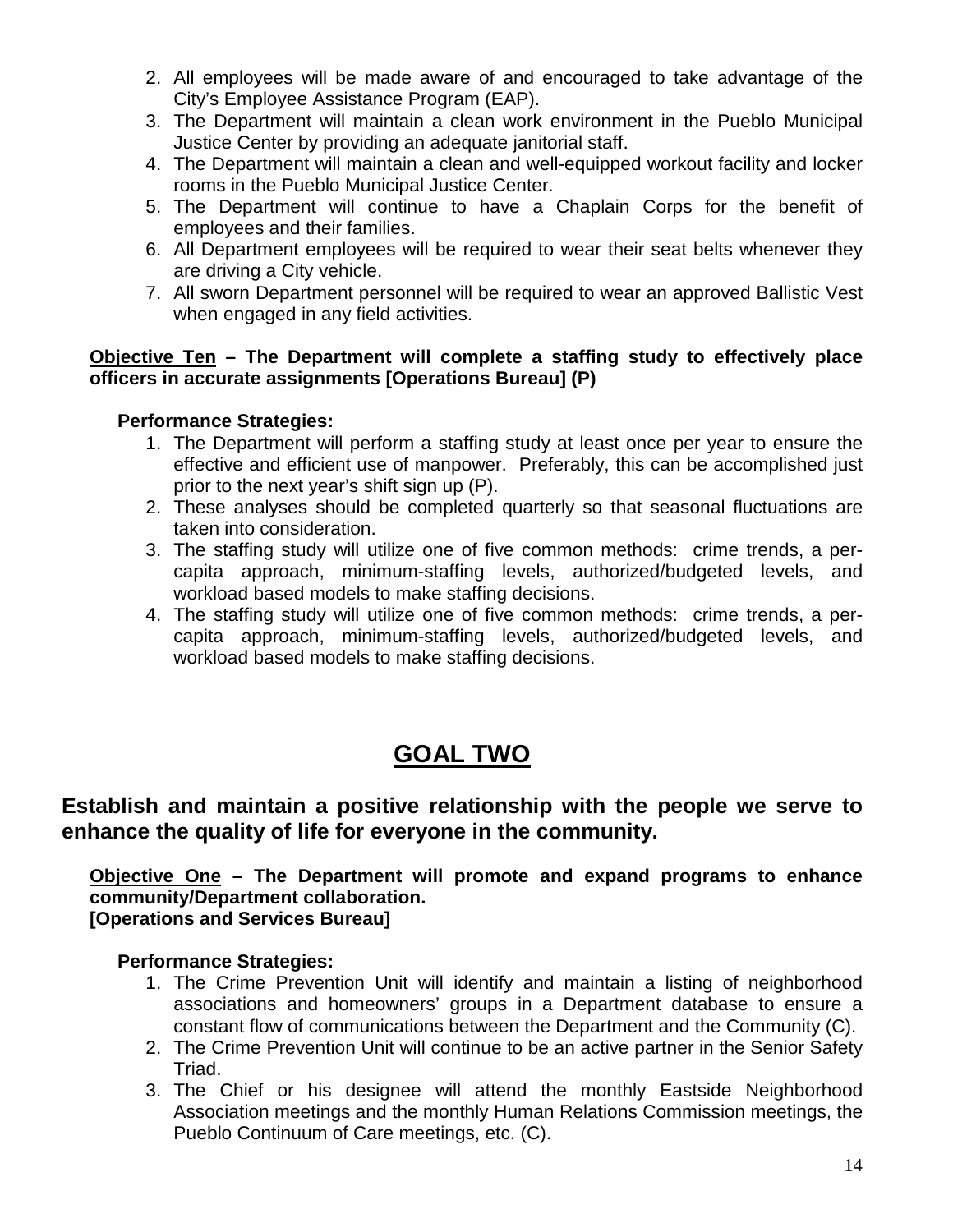- 4. Each Command Staff member will belong to a civic organization or serve on a community board or committee (C).
- 5. The Honor Guard will represent the Department in the State Fair, Fiesta, Veterans, and Parade of Lights Parades.
- 6. A Department representative will participate in career fairs at CSU-Pueblo, Pueblo Community College, and Pueblo City Schools, and others as needed (C).
- 7. The Department will continue with current community programs including, but not limited to, Heroes & Helpers, the Explorer Program, VAPP, PPAL, Citizens Academy, Chaplain Corps, Toy Bowl, Town Hall Meetings, community surveys, and homeless outreach.
- 8. The Department will involve the community in surveys to determine their perspective on programs, strategies, and police policies. (C)
- 9. The department will strive to sponsor an open house or community based crime prevention/community safety event once a year (C).

## **Objective Two – The Department will utilize the Internet and the media to promote communications with the public. [Services Bureau]**

## **Performance Strategies:**

- 1. The Department will maintain a webpage on the Internet that allows the public to see crime report information, to view the Department's policies, to review the annual report, to view sex offender information, and to submit compliments and complaints to administration.
- 2. The Department will post press release information and significant events on our Facebook page.
- 3. The Department, and our Crime Stoppers Liaison Officer, will use the Internet and the media to solicit tips on unsolved crimes.
- 4. The Department will evaluate requests for facilitation of the recording of commercial motion picture and/or television productions, and provide assistance as deemed necessary and appropriate for those productions that economically benefit or reflect favorably upon the community.
- 5. The Department will maintain and expand our presence in social media (Facebook, Twitter, MySpace, etc) (C).
- 6. The Department will initiate a new civilian position to incorporate the creation and use of videos to assist in internal and external communications.

## **Objective Three – The Department will provide programs to foster understanding and better relationships with the community. [Services Bureau]**

- 1. A Citizens Police Academy and a Spanish Speaking Citizen's Academy will be offered to educate the community about the Department and to build relationships between the Police and the community. Additionally, a Family Academy will be established and offered to educate Police Department employee's families in the intricacies of employment with a police agency.
- 2. The Department will provide a Police Explorer Program for youth 14 to 21 years of age, and an Intern program for students interested in law enforcement or related careers.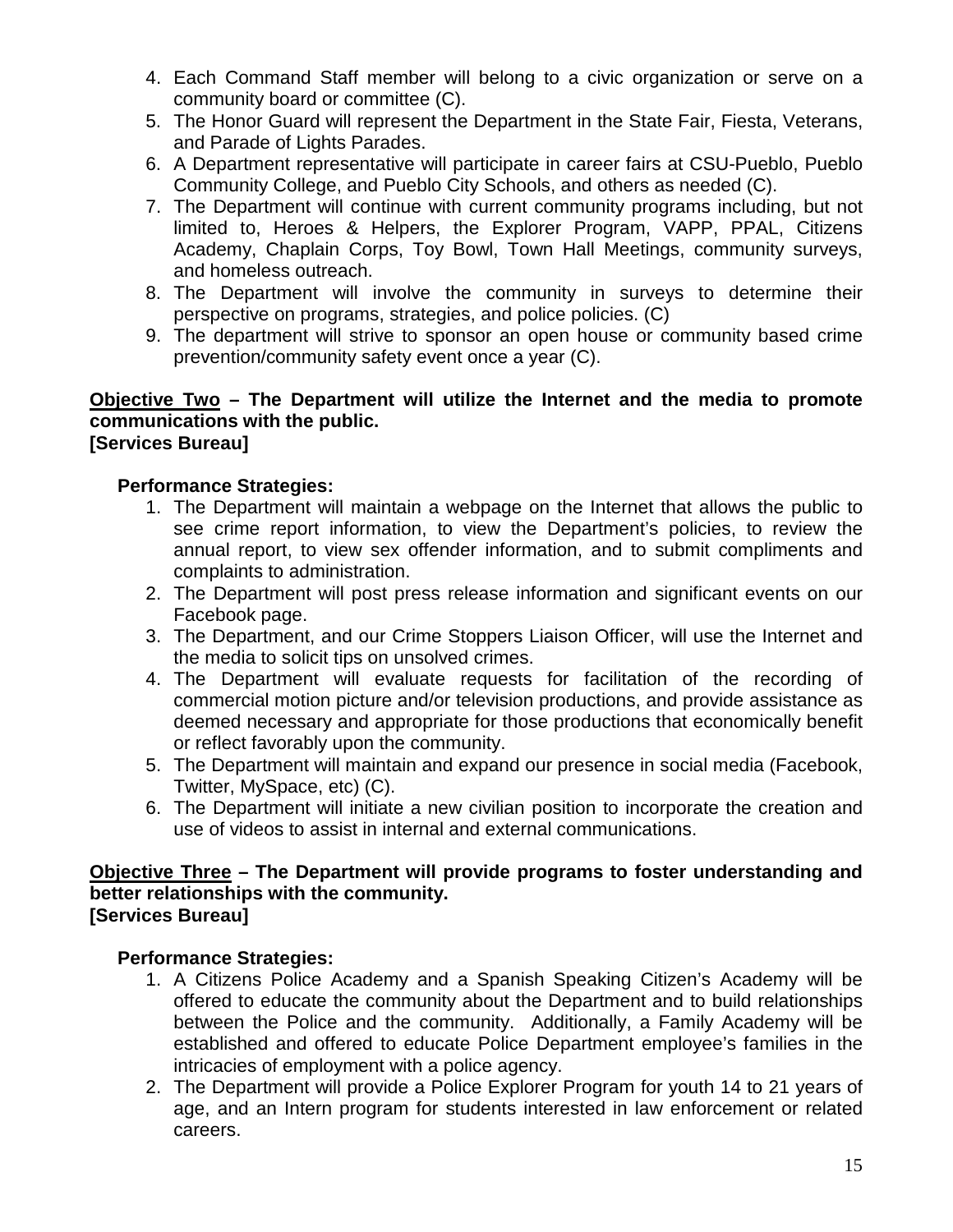- 3. The Department will develop a partnership with the Pueblo Police Athletic League to positively impact the lives of youngsters in our community (C).
- 4. The Department will develop a Civilian Stakeholders Group composed of community leaders who will be a representative sample of the community. This group will meet regularly and will provide advice to the Chief of Police on a variety of policing and community related topics.

**Objective Four – Public education and interaction will be given high priority to enhance public knowledge therefore creating a connection between the community and the Department [Operations and Services Bureau] (P)**

## **Performance Strategies:**

- 1. Continue to provide the community with the opportunity to participate in surveys regarding the Department, its practices, and its employees, so that the community will have a voice into the direction of the Department (C).
- 2. Develop ways to build trust between the community and the Department, to provide enhanced service and public understanding (C).

## **GOAL THREE**

## **The Department will provide services to protect lives and property.**

This is a primary function of any police department and is of utmost importance in meeting the basic needs of everyone we serve.

#### **Objective One – Provide an efficient and effective 911 Emergency Dispatch Center for all police, fire, and medical emergencies. [Services Bureau]**

## **Performance Strategies:**

- 1. The Department will maintain adequate staffing levels for the receipt of calls for service to ensure that ninety-five percent (95%) of all 911 calls are answered within twenty seconds.
- 2. The Department will maintain adequate staffing levels for the dispatching of calls for service to ensure an acceptable response time to all legitimate and emergent 911 calls.

**"Priority One"** calls that pose an immediate threat to life will have a response time within five minutes 90% of the time.

**"Priority Two"** calls will have a response time within fifteen minutes 90% of the time.

**"Priority Three"** calls will have a response time within twenty minutes 90% of the time.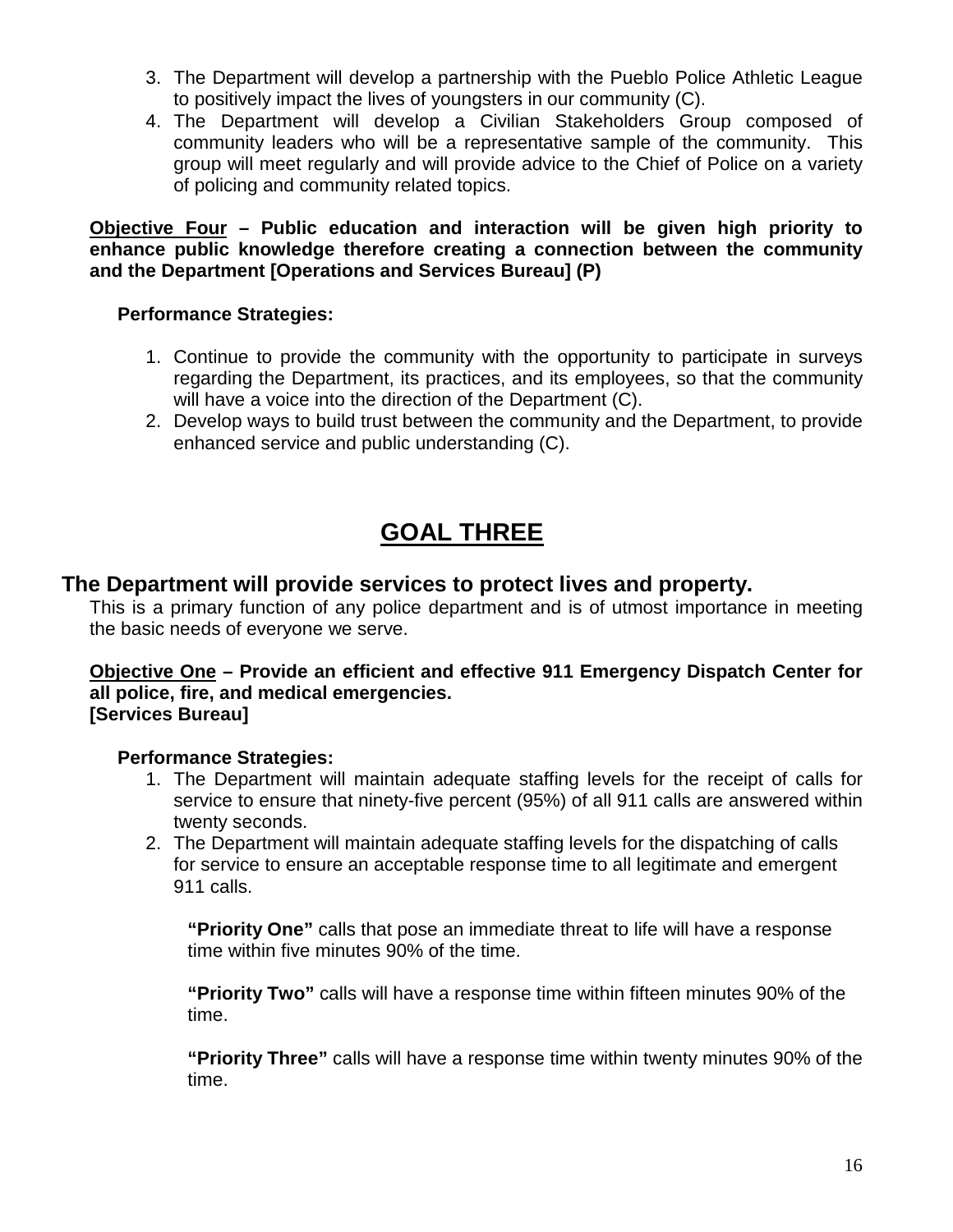**"Priority Four"** calls will have a response time within forty minutes 90% of the time.

**"Priority Five"** calls will have a response time within fifty minutes 90% of the time.

**"Priority Six"** calls will have a response time within one hour 90% of the time or the citizen will be contacted to potentially set up an appointment with an Officer, Clerk or Volunteer.

- 3. Calls for service will be prioritized for differential dispatching that is based upon the urgency of the situation and an annual review will be conducted to determine whether response times to calls are acceptable.
- 4. Provide dispatching services to the Pueblo Fire Department that meets their expectations and review such services on a quarterly basis, in keeping with accreditation standards.
- 5. The Department will work towards building and maintaining staffing levels for the receipt of calls for service to ensure that ninety-five (95%) of all 911 calls are answered within twenty seconds.
- 6. The Department will work towards building and maintaining adequate staffing levels for the dispatching of calls for service to ensure an acceptable response time to all legitimate and emergent 911 calls.
- 7. When possible, the Department will hire temporary/part-time employees as call takers and dispatchers in sufficient numbers to maintain staff strength to provide dispatch services.
- 8. The Department will work with the Human Resources Director and the Civil Service Director to ensure that a certified list exists for the prompt filling of vacancies for emergency services dispatchers and dispatch supervisors. Civil Services rules will dictate the protocol for the creation of the lists.

## **Objective Two – The Patrol Division and Traffic Divisions will be adequately staffed to reasonably meet the demands of the public for response to incidents that pose an immediate threat to life or property, and to ensure officer safety. [Operations Bureau]**

- 1. Staffing levels will be reviewed by the Patrol Division commanders on, at least, an annual basis to assess whether the deployment of personnel is balanced, given the available resources to meet the projected demands for service by hour of day and day of week.
- 2. Minimal staffing in the Patrol Division will be maintained by shifting staffing resources or by paying overtime as determined by the Patrol Division commanders on a per shift basis taking into account the various factors that warrant consideration in this decision-making, such as day of week, season of the year, special events, etc.
- 3. The Traffic Section will be staffed adequately to engage in selective enforcement (speed, DUI, seatbelt safety, etc.) and traffic safety campaigns.
- 4. The Chief of Police will project sworn staffing levels in light of anticipated vacancies and will fill vacancies as permitted by the City Manager to minimize staffing shortfalls.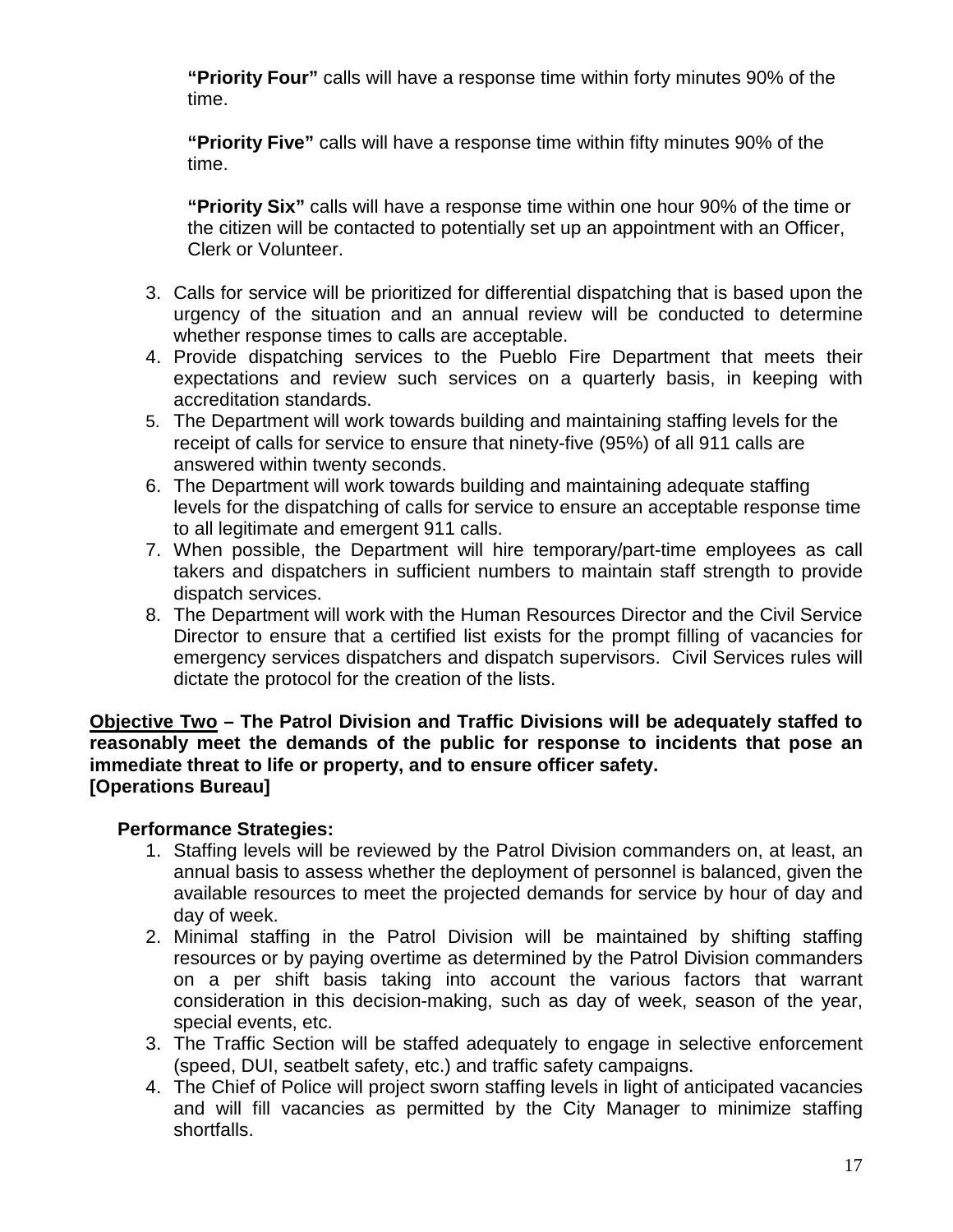- 5. Should staffing levels fall below the projections needed for the safety of officers and to be responsive to the community, the Chief will ensure that the City Manager and City Council are aware of those needs for additional manpower, and request permission to over-hire employees.
- 6. The Department will promote proactive policing once staffing levels are enough to handle calls for service in a timely manner (C).
- 7. Should there be adequate personnel assigned to Patrol, the Narcotics Section should be increased by at least two Detectives to deal with the increase in drug trafficking through our community.
- 8. Should there be adequate personnel assigned to Patrol, the Gang Unit should be increased by at least three personnel; one Sergeant, and two Detectives.

## **Objective Three – The Department will provide crime prevention education and information to the community to help citizens become more proactive in preventing crime against themselves and their neighbors. [Services Bureau]**

## **Performance Strategies:**

- 1. The Crime Stoppers Unit (Crime Stoppers©) will disseminate crime prevention information through the media (TV, radio, internet, flyers, brochures, etc.) and will provide educational presentations to individuals and groups on at least a weekly basis.
- 2. The Crime Stoppers Unit will present information to the public through the Crime Stoppers website and the Department website to solicit tips on offenders as well as to educate the public about major crimes happening in the community.
- 3. The Criminal Information Services (CIS) Section will provide presentations to the community on gang, graffiti, and drug activities in the community to educate parents, youth, and concerned citizens about these problems. At least one presentation per quarter will be conducted (C).
- 4. The Department will continue to educate the community on the use of P2C, and other reporting alternatives, to reduce the wait times for an officer.

## **GOAL FOUR**

## **Identify and Apprehend Criminals**

The apprehension of criminals is a form of crime prevention and is necessary to bring violators to justice for their illegal acts.

## **Objective One – The Department will maintain adequate staffing of sworn officers with investigative expertise to effectively identify and apprehend criminals. [Operations and Services Bureau]**

## **Performance Strategies:**

1. The Patrol Division will have adequate staffing to make on-scene arrests of offenders and to conduct immediate follow-up investigations that don't require the involvement of specialist detectives.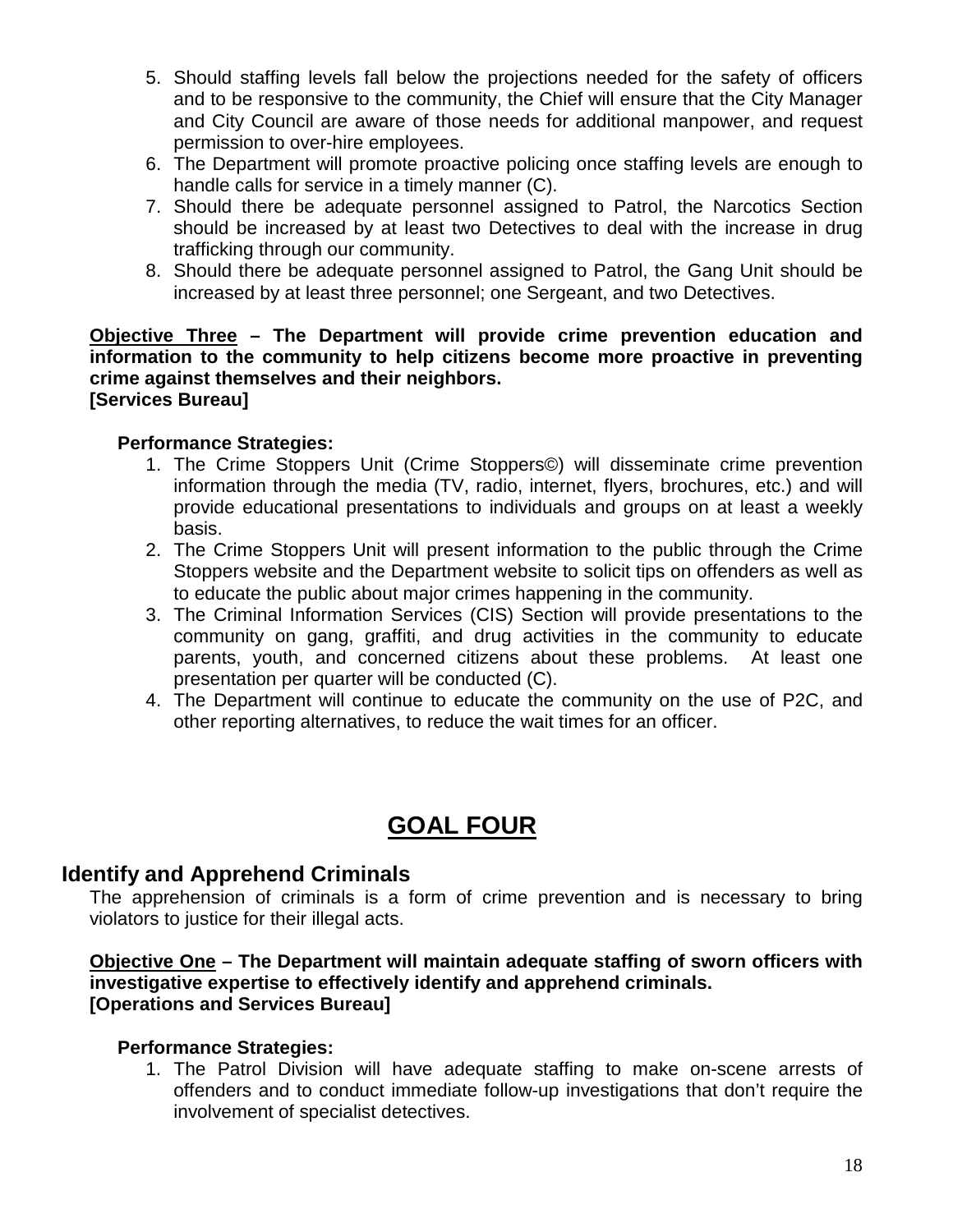- 2. The Department will maintain and staff detectives with specialized expertise to investigate crimes against persons (homicide, rape, robbery, assaults, violent sexual predators), crimes against property (burglary, larceny, ID theft, auto theft, arson,), special victims (crimes against children, domestic violence, crimes against the elderly and at-risk adults), crime scene investigations (criminal identification services, evidence processing, laboratory services), vice/narcotics (drugs, liquor, prostitution, gambling, etc.) and active criminals (gang enforcement, serial felons, crimes against society).
- 3. Officers and detectives will be provided with specialized training as provided by the Central Mountain Training Foundation (State funded), by Federally funded entities, and as budgetary resources permit for other training courses.
- 4. The Department will maintain a SWAT Team and will offer team members specialized tactical training on at least a bi-monthly basis regarding techniques and tactics to apprehend high-risk suspects and conduct related operations.
- 5. The Department will maintain a Crisis Negotiation Team as a component of the tactical operations group, and will offer team members specialized training in disciplines relative to their mission.
- 6. The Department will review a minimum of five cold cases (murder, forcible sexual assault, or related major cases) per year to determine if additional investigative resources could be successfully applied to achieve a solution.
- 7. The Department will maintain adequate staffing to provide undercover operations to interdict narcotics trafficking in the City of Pueblo.
- 8. The Department will maintain oversight of the Gang activity in the City of Pueblo and provide the resources to interdict the spread and growth of gangs in the City.
- 9. The Department will maintain an Intelligence component that can provide information on individuals and groups who are engaged in criminal activity.

## **Objective Two – The Department will use technology to communicate, identify, locate, and apprehend criminals.**

## **[Operations and Services Bureau]**

- 1. The Department will continue to utilize Body Worn Cameras (C) to record policecitizen interactions; to record evidence that can be used in Court; and to maintain transparency (C) between the police and the community.
- 2. Designated Department personnel, sworn and civilian, will be trained and authorized to query the CCIC/NCIC system.
- 3. The Department has access to the LinX System and will participate in information sharing with other agencies to identify and locate offenders for apprehension.
- 4. The Department will utilize the services of the Rocky Mountain Information Network (RMIN) and the Colorado Information Analysis Center (CIAC) to share information pertaining to wanted criminals and criminal activities.
- 5. The Department will continue to release two wanted criminal photos each week to impact the network of serial criminals in our community.
- 6. The Department will strive to deploy license plate readers on Patrol Division cruisers daily.
- 7. The Department will selectively utilize surveillance cameras at targeted locations to identify criminal activities and suspects.
- 8. The Department will maintain at least one night vision device and at least one thermal imaging device that will be available 24/7.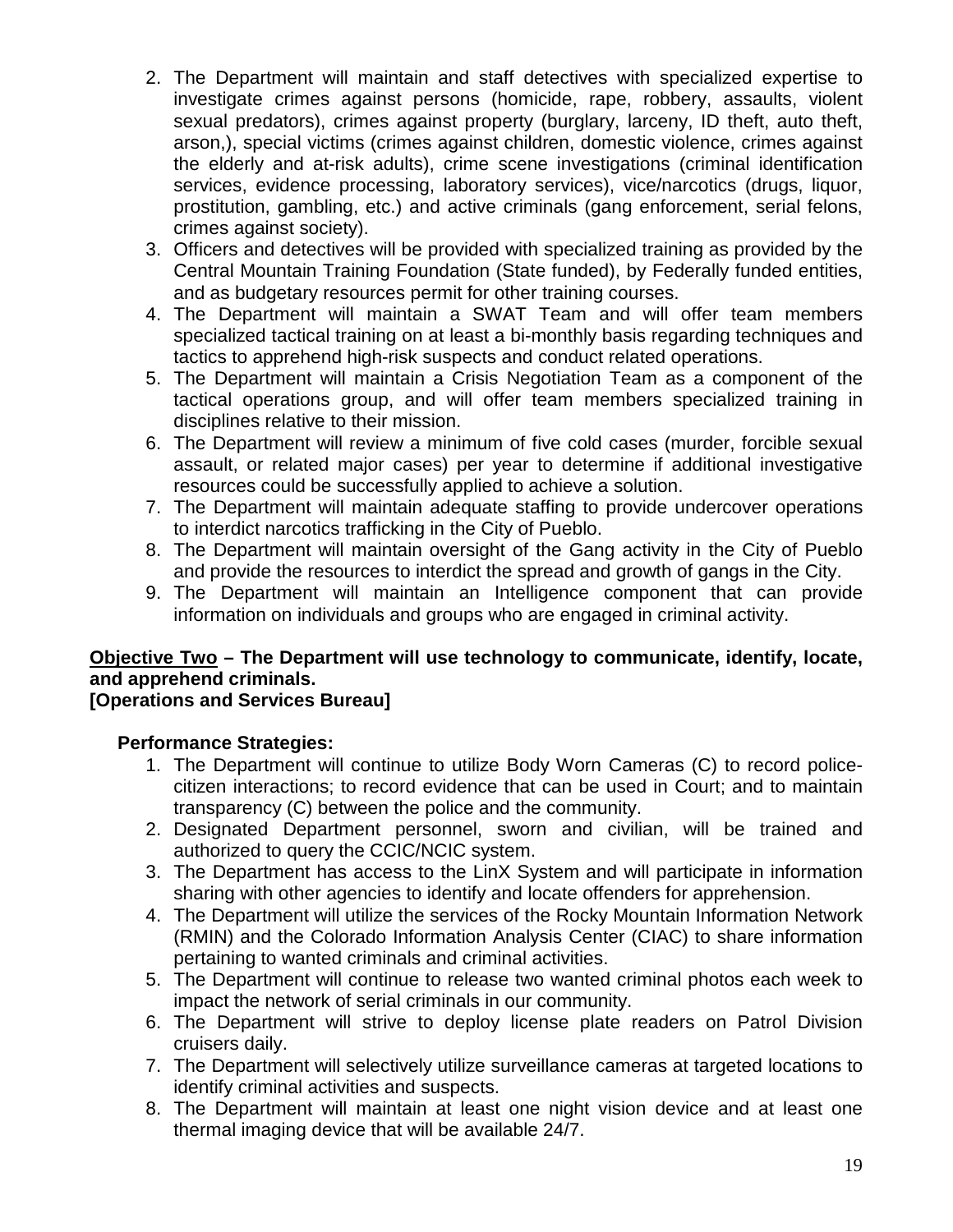- 9. The Department will use photo traffic enforcement cameras for red light violators.
- 10.The Department will maintain mobile data computers in the Operations Bureau (Patrol and Traffic Division) cruisers, and other designated vehicles, for entry and retrieval of information, and for communication purposes.
- 11.The Department will target the crime of Burglary and set a goal of reducing those crimes by 10%.
- 12.The Department will target the crime of Robbery and set a goal of reducing those crimes by 10%.

## **Objective Three – The Department will partner with other law enforcement agencies for criminal investigation purposes and for the apprehension of criminals. [Services Bureau]**

## **Performance Strategies:**

- 1. The Department will assign at least two officers to the FBI's Safe Streets Program.
- 2. The Department will assign a designated number of Narcotics detectives to the U.S. Drug Enforcement Administration's Task Force to address drug trafficking.
- 3. The Department will assign a designated number of detectives to participate in the U.S. Alcohol, Tobacco, and Firearms Task Force to address gun violence.
- 4. The Department will maintain a combined Explosives Unit with the Pueblo County Sheriff's Department.
- 5. The Department will work collaboratively with the District Attorney, The Pueblo County Sheriff, and the Colorado Bureau of Investigation to achieve successful clearances of cases.
- 6. The Department will work cooperatively with the Parole and Probation Departments and with other State and Federal agencies as situations arise which warrant joint or combined operations.
- 7. The Department will participate in the countywide Critical Incident Investigative Team to oversee the investigations of officer-involved shootings and other crisis incidents involving law enforcement personnel.
- 8. The Department will partner with Health Solutions, Parkview Medical Center, and St. Mary Corwin Hospital to combat mental health issues in the community (C).

## **GOAL FIVE**

## **Maintain Order in the Community**

Non-crime calls help police effectiveness in dealing with crime in several ways. Police intervention can diffuse potentially violent situations and prevent them from escalating into criminal violence. Non-crime calls give officers broader exposure to the community that results in the officers having more information that may help them solve crimes, and the latent coercive power of the police can help steer potential lawbreakers into law-abiding behavior. Effective responses to non-crime calls can help the police build greater credibility with the public, which will help the Department address issues raised in the Citizen Satisfaction Survey's conducted by the City in 2014 and 2016.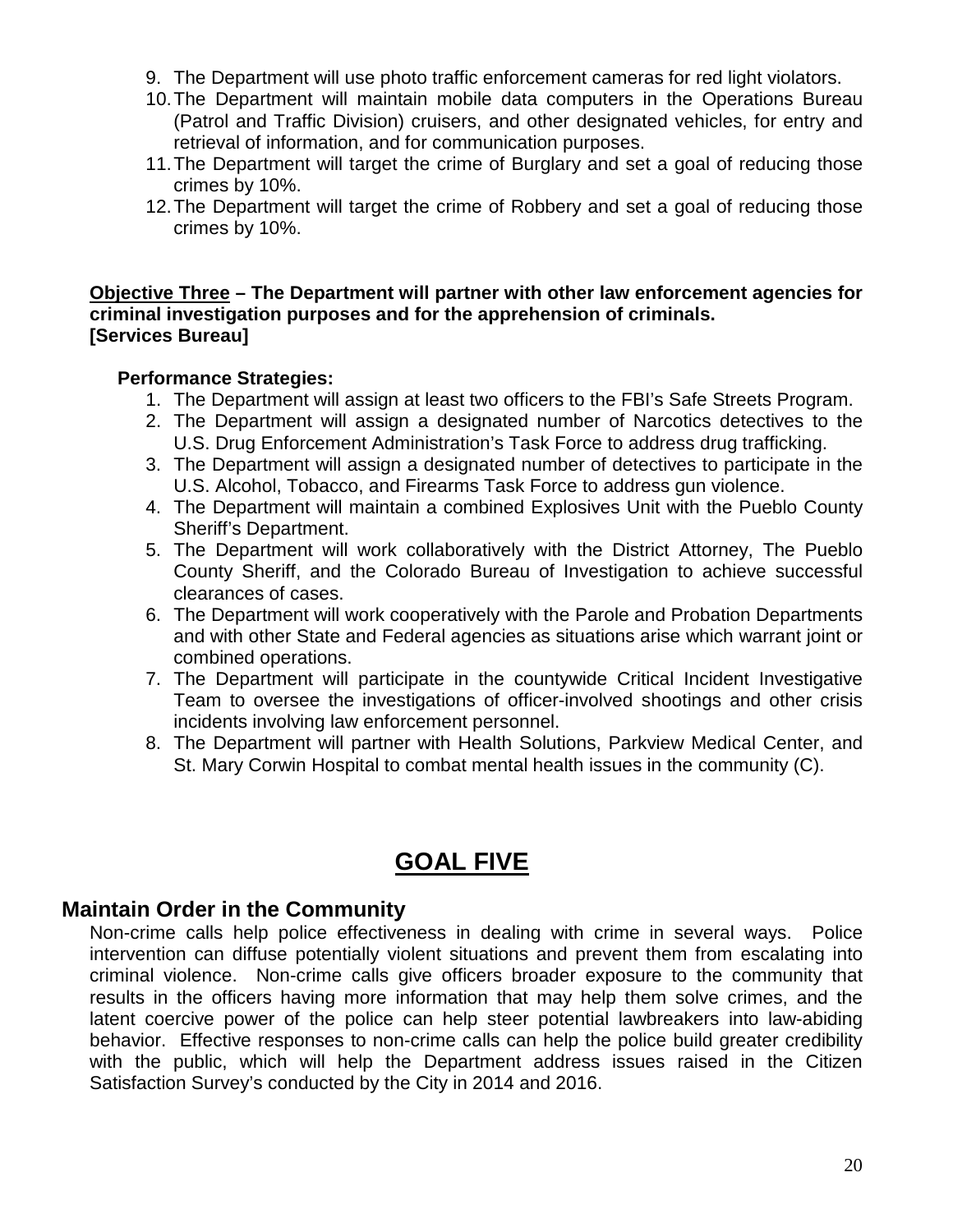## **Objective One – Officers will be trained to deal with individuals in crisis and with groups that assemble with the likelihood of committing disorder or civil disobedience. [Operations Bureau]**

## **Performance Strategies:**

- 1. The Department will strive to fill every available seat in the on-going 40-hour Crisis Intervention Training courses with personnel who have not been certified in the course.
- 2. The Department will provide mobile field force (riot control) training to all officers during in-service classes bi-annually (every other year).
- 3. The Department will provide refresher training on First Amendment rights to all officers annually.

**Objective Two – The Department will engage in order maintenance duties as part of the on-going police service provided to the community for incidents and events that threaten to disrupt peace and order.**

## **[Operations Bureau]**

## **Performance Strategies:**

- 1. The Department will provide order maintenance service at the annual Columbus Day event, contentious political events, and other similar protested events in adequate numbers to ensure the protection and safety of all who engage in the exercise of their First Amendment Rights.
- 2. The Department will utilize the services of the Human Relations Commission when appropriate to help maintain order in the community.
- 3. The Department will provide traffic direction and crowd control as needed for all authorized parades on City streets.
- 4. The Department will assign officers to attend regular meetings within the community, to include a Police Department Peer support group (C).

## **Objective Three – The Department will enforce and abate conditions in the City that are covered by the Municipal Code of Ordinances. [Services Bureau]**

- 1. The Department will staff a Code Enforcement Unit to enforce code violations pertaining to weeds, abandoned vehicles, trash, and other nuisance violations, and will engage in abatement actions for violations not addressed by the responsible parties.
- 2. The Department will staff a Parking Enforcement Unit to actively patrol the community to enforce parking violations.
- 3. The Department will enlist and support a Citizens' Volunteer (C) Handicap Parking Enforcement Unit.
- 4. The Department will continue to enlist and support the VAPP (Volunteers Assisting Pueblo Police) Unit, recruiting more volunteers (C) to assist with low-priority tasks thereby freeing up some of the officers to handle high-priority calls for service (C)
- 5. The Department will work with the Pueblo City Schools Administration in the assignment of School Resource Officers to the District's middle schools and high schools. SRO's that are assigned will have the responsibility to help the school staff maintain order in the schools and adjacent surrounding areas. SRO's as well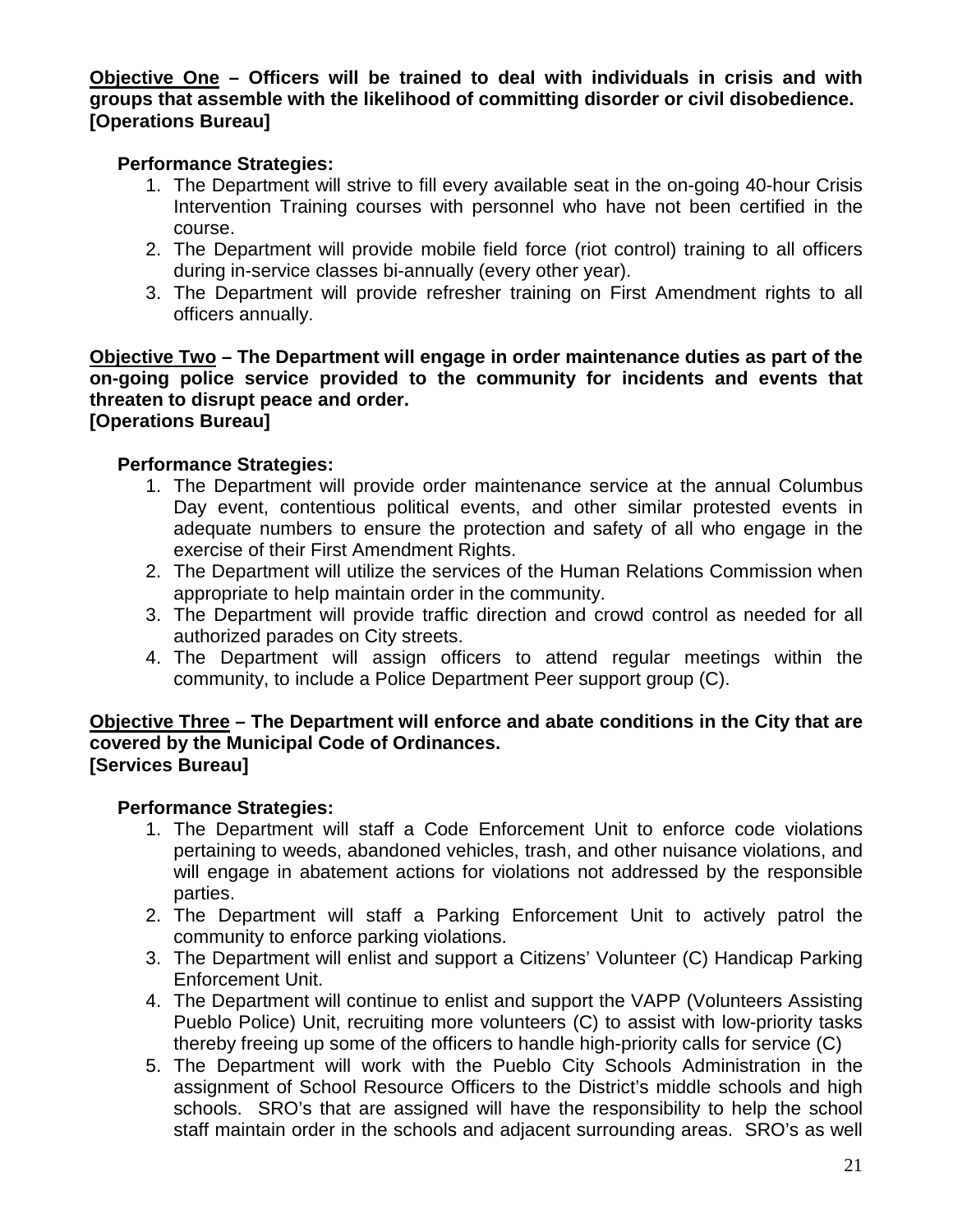as Patrol Officers will participate in additional activities that occur after school hours (C).

- 6. The Department (SRO's) will work collaboratively with D-60 staff to develop a uniform color code for schools, to label and document all school floor plans to enhance safety in the event an active threat.
- 7. The Department will work with D-60 Administration to provide access to all department personnel to all D-60 buildings so that in the event of an incident, both school officials and officers will be able to respond quickly and effectively.
- 8. The Department has implemented active threat training to all police department staff and to D-60 personnel. The SRO's will continue that training on an ongoing basis. In 2017, and periodically thereafter, we will conduct practical active threat training in conjunction with D-60 personnel.

## **GOAL SIX**

## **Professional Delivery of Services**

The delivery of services to the community for non-crime and disorder purposes serves to enhance the relationships between the police and the citizenry and builds a sense of goodwill.

## **Objective One – The Department will engage in activities that build good relationships with the community.**

## **[Operations and Services Bureau]**

- 1. The Department will continue to embed the philosophy of Community Oriented Policing as the foundational methodology for the delivery of police services.
- 2. The Department will increase the use of differential dispatching to improve response times.
- 3. The Department will engage in activities to support the Special Olympics Program, such as the Torch Run and Tip-A-Cop events.
- 4. The Department will provide tours of the Pueblo Municipal Justice Center to interested citizens and groups as is feasible.
- 5. The Department will allow public use of the Community Room in the Pueblo Municipal Justice Center for legitimate use as approved by the Chief of Police.
- 6. The Department will engage in public relations activities as resources allow, to foster good relations with the community (C).
- 7. The Department will establish a Social Media Specialist position within the Community Services Division that will facilitate the creation and distribution of videos as part of our social media strategy (C).
- 8. There will be an emphasis placed on keeping victims of crime updated as to their case. The Department will utilize VAPP personnel to assist our Investigations Division to make telephone contact with the victims of crime to update information in the case, or to make them aware of any changes in their case (C).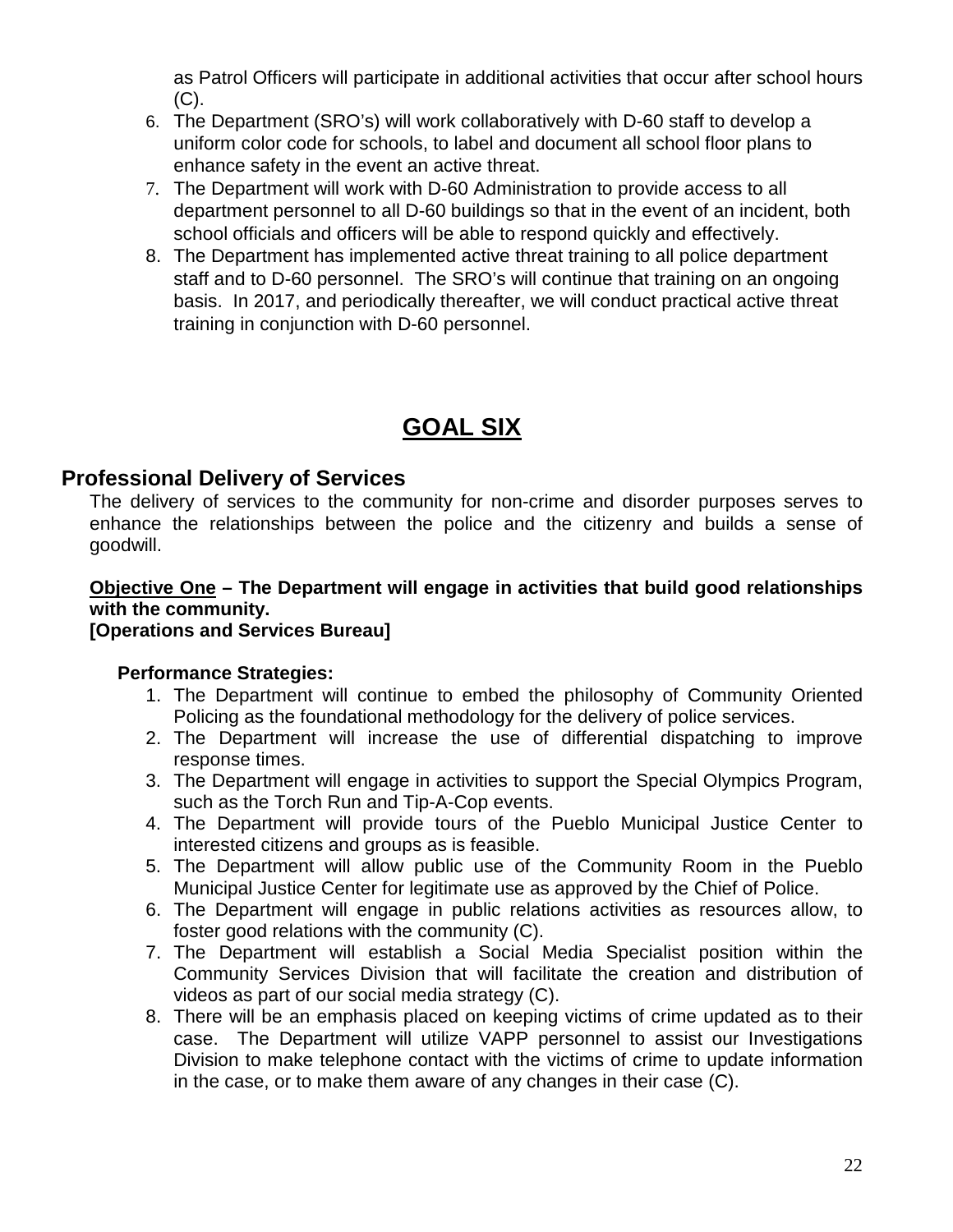9. The Department will propose a strategy to allow citizens to complete minor accident reports online, thereby preventing citizens from waiting for long periods for an officer to respond to their location.

## **GOAL SEVEN**

## **Maximize Resource Acquisition and Utilize Resources Effectively and Efficiently**

Acquiring adequate resources is a challenging task considering limited financial revenues. Pursuing opportunities for grants and other means of resource acquisition are imperative. Likewise, the wise and effective use of resources is required to properly equip officers and employees for their own safety and wellbeing, and maximizes the ability of the Department to provide the best possible service to the community.

## **Objective One – The Department will search for grants and other opportunities for equipment, funds, and resources.**

## **[Operations and Services Bureau]**

## **Performance Strategies:**

- 1. The Department will apply for Justice Assistance Grants when available.
- 2. The Department will participate in the Department of Defense surplus program to acquire resources as they become available.
- 3. The Department will actively monitor and apply for grant opportunities for traffic safety funding from the National Highway Traffic Safety Administration (NHTSA) and the Colorado Department of Transportation (CDOT).
- 4. The Department will annually seek to maintain a seat on the Board of Directors for the Colorado Mountain Training Foundation (CMTF) to help guide the use of the State funds derived from vehicle registrations earmarked for law enforcement training to ensure that training courses needed by the Department are offered.
- 5. The Department will host CMTF courses, and will encourage the attendance of officers to CMTF classes, whether hosted in-house or elsewhere.
- 6. The Department will seek permission from the City Manager to create a Grant Writer position solely for the Police Department.

**Objective Two – The Department will maintain partnerships with Federal law enforcement agencies to improve our operations capability and simultaneously become eligible for overtime reimbursement and the sharing of federally forfeited seized assets.**

## **[Services Bureau]**

## **Performance Strategies:**

1. The Department will assign a designated number of detectives to participate fulltime with the U.S. Drug Enforcement Administration (DEA) Task Force and we will continue to share proportionally in any federally forfeited seized assets, and be eligible for overtime reimbursement.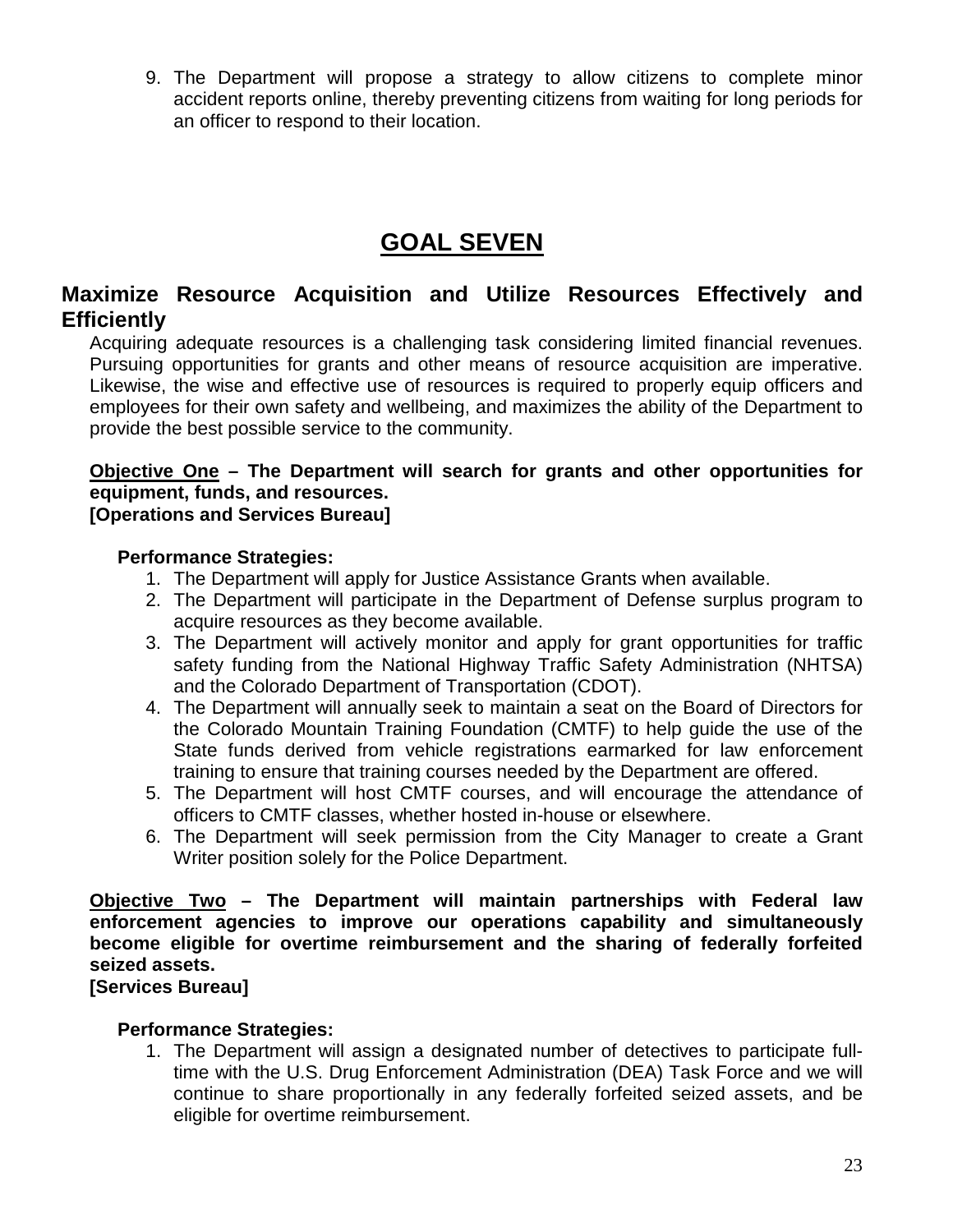- 2. The Department will assign a designated number of detectives to participate fulltime with the U.S. Bureau of Alcohol, Tobacco, and Firearms (ATF) and we will continue to share proportionally in any federally forfeited seized assets, and be eligible for overtime reimbursement.
- 3. The Department will assign a designated number of detectives to participate parttime with the Federal Bureau of Investigation (FBI) Safe Streets program and we will continue to share proportionally in any federally forfeited seized assets, and be eligible for overtime reimbursement.
- 4. The Department will continue the collaboration with the U.S. Attorney's Office in Denver to prosecute serial criminals and gang involved individuals.

#### **Objective Three – The Department will engage in an equipment replacement plan as a strategy to maintain safe and properly working equipment while minimizing the financial impact from occurring in a single fiscal year. [Services Bureau]**

## **Performance Strategies:**

- 1. The Department will strive to create a vehicle replacement program through the annual budgetary process. The objective would be to replace a percentage of all department vehicles (marked or unmarked) every year to maintain an adequate fleet of vehicles.
- 2. The Department will apply annually for available Bulletproof Vest Program (BVP) funds. The Department provides all sworn officers with body armor and strives to replace all body armor at the recommended replacement interval (currently body armor is certified with a 5-year lifespan).
- 3. The Department will apply for new computers every year during the budget process to maintain an adequate rotation of computers based upon life-cycle projections provided by the Information Technology Department.
- 4. The Department will conduct an inventory of equipment as necessary to project ongoing needs for replacement. The audit will include training equipment, office furniture, ammunition and weaponry, and police radios.
- 5. The Department will conduct a review annually of capital needs items to include special purpose vehicles and equipment (SWAT Truck, Bomb Truck, Command Post, etc.) as part of the annual budgeted process.
- 6. The Department will attempt to replace any equipment that has expired or is beyond the shelf life of the item in a timely fashion.

## **Objective Four – The Department will deploy personnel according to an annual needs assessment and will review staffing monthly to assure a proper balance is maintained. [Operations Bureau]**

- 1. Overtime costs will be monitored for each Division and Patrol Watch and will be factored into staffing deployments to minimize overtime expenses related to staffing shortages.
- 2. Sick leave use will be monitored and those employees exhibiting excessive use of sick leave will be counseled and/or required to provide a medical certificate for each instance of reporting off sick as outlined in the collective bargaining agreements.